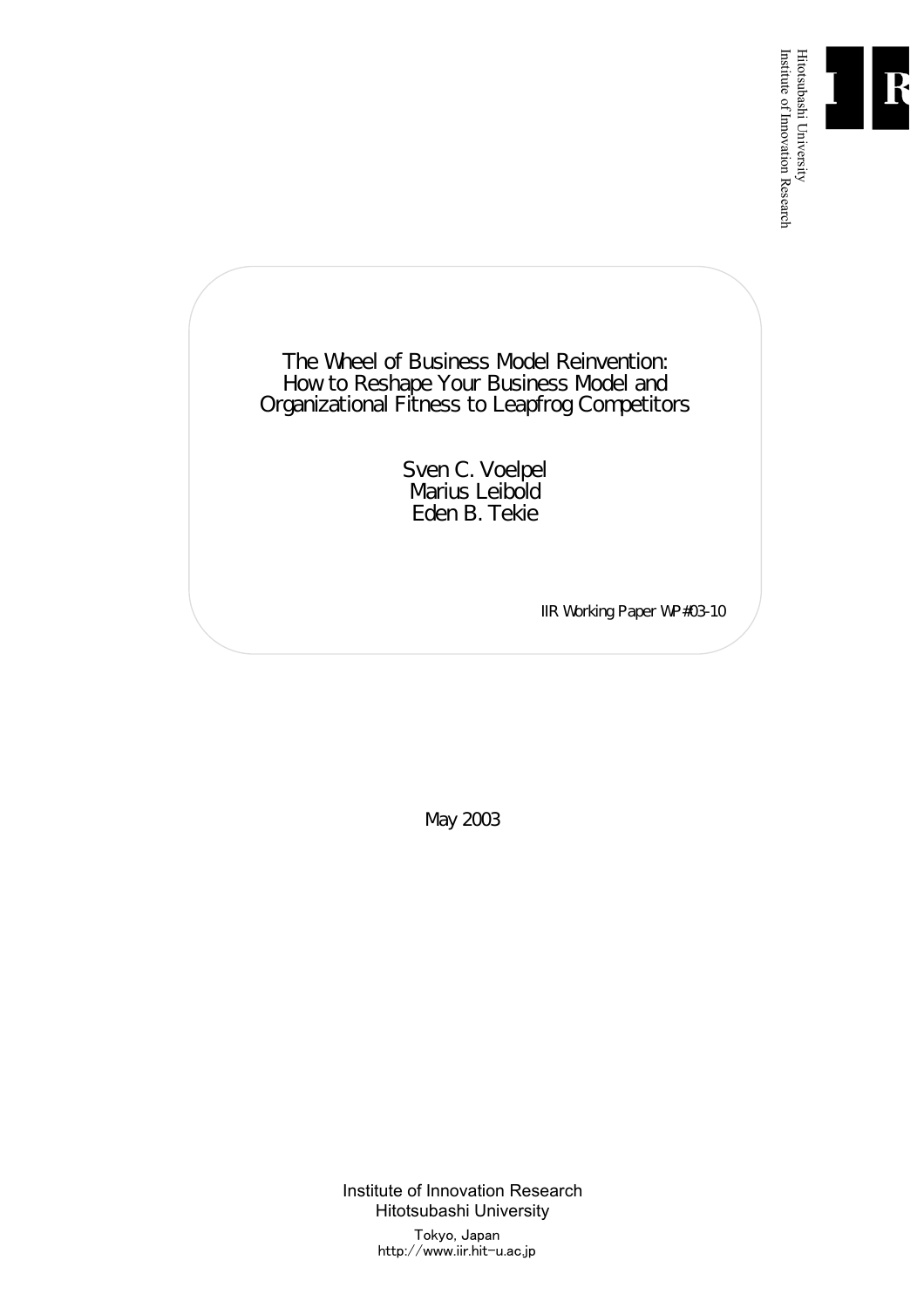## **The Wheel of Business Model Reinvention: How to Reshape Your Business Model and Organizational Fitness to Leapfrog Competitors**

Sven C. Voelpel Marius Leibold Eden B. Tekie

May 2003

WP#03-10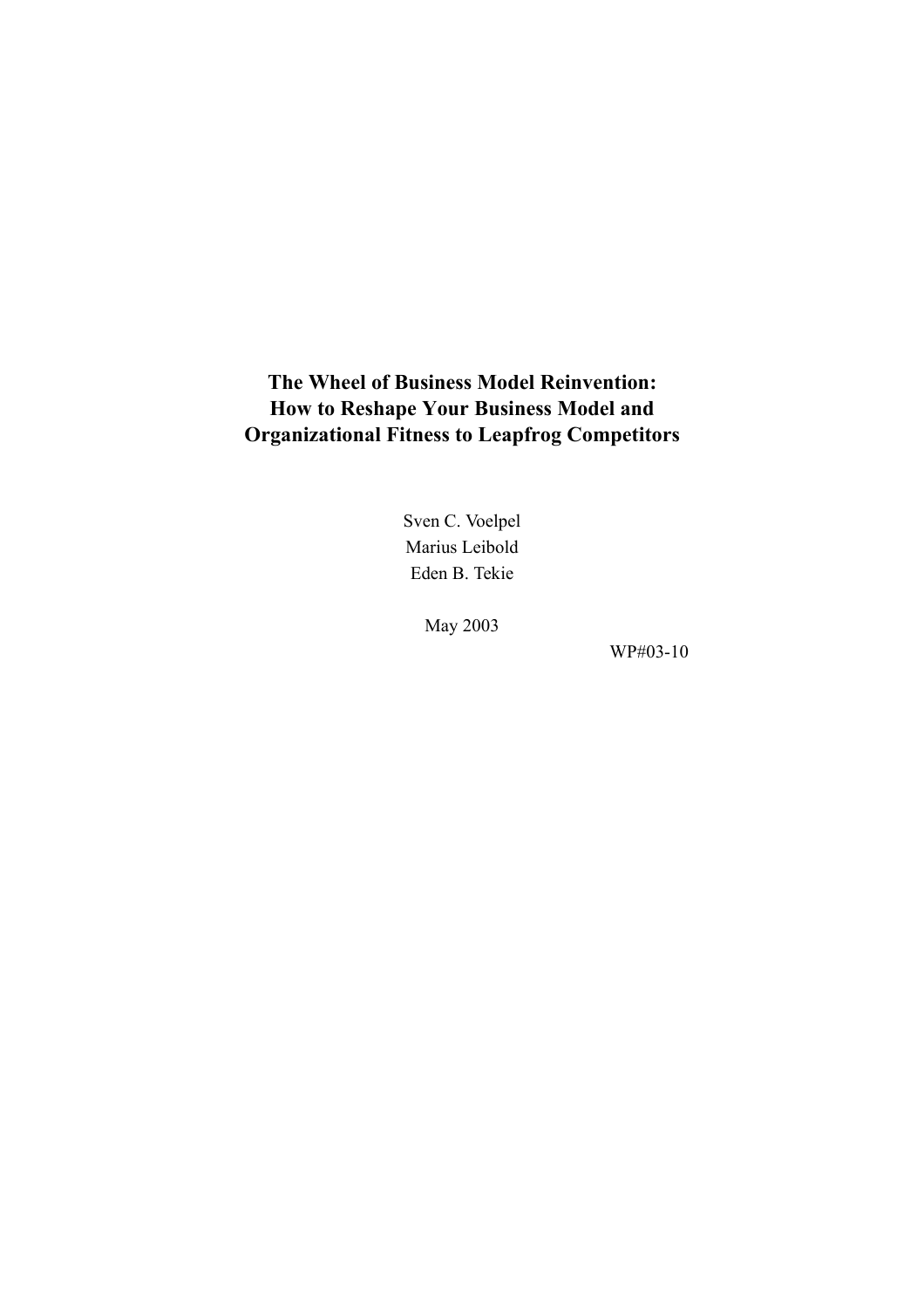# **The Wheel of Business Model Reinvention: How to Reshape Your Business Model and Organizational Fitness to Leapfrog Competitors**

by

**Sven C. Voelpel**  Harvard Business School Soldiers Field Boston, MA 02163, USA svoelpel@fas.harvard.edu

**Marius Leibold**  University of Stellenbosch Private Bag X1 7601 Matieland, South Africa ml@sun.ac.za

**Eden B. Tekie**  University of Stellenbosch Private Bag X1 7601 Matieland, South Africa et@sun.ac.za

May 19, 2003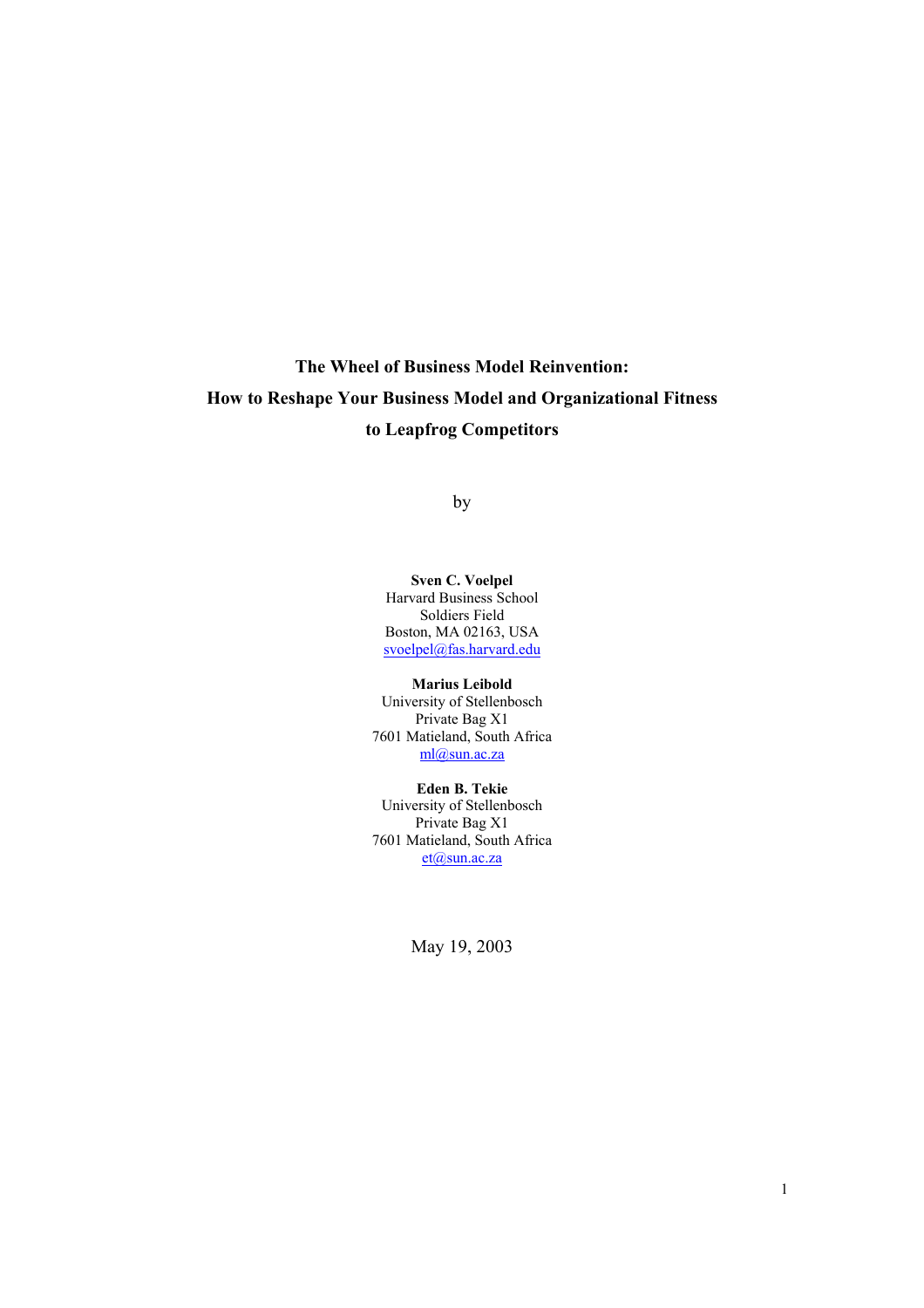# **The Wheel of Business Model Reinvention: How to Reshape Your Business Model and Organizational Fitness to Leapfrog Competitors**

In today's rapidly changing business landscapes, new sources of sustainable competitive advantage can often only be attained from business model reinvention, based on disruptive innovation and not incremental change or continuous improvement. Extant literature indicates that business models and their reinvention have recently been the focus of scholarly investigations in the field of strategic management, especially focusing on the search for new bases of building strategic competitive advantage, not only to outperform competitors but to especially leapfrog them into new areas of competitive advantage. While the available results indicate that progress is being made on clarifying the nature and key dimensions of business models, relatively little guidance of how to reshape business models and its organizational fitness dimensions have emerged. This article presents a systemic framework for business model reinvention, illustrates its key dimensions, and proposes a systemic operationalization process. Moreover, it provides a tool that helps organizations to evaluate both existing and proposed new business models.

## **Introduction: relevance of business model thinking and change**

The extant literature in strategic management illustrate the increasing need of enterprises to achieve sustainable competitive advantage in the increasingly turbulent and unpredictable business landscapes of the  $21<sup>st</sup>$  century. In addition, there are many analyses and discussions of how technology and the "new economy" have changed traditional business models in many industries, ranging from hi-tech to commodity industries. However, there is little consensus of what new business models really mean, and especially how they are created, evaluated and sustained. It is evidently important to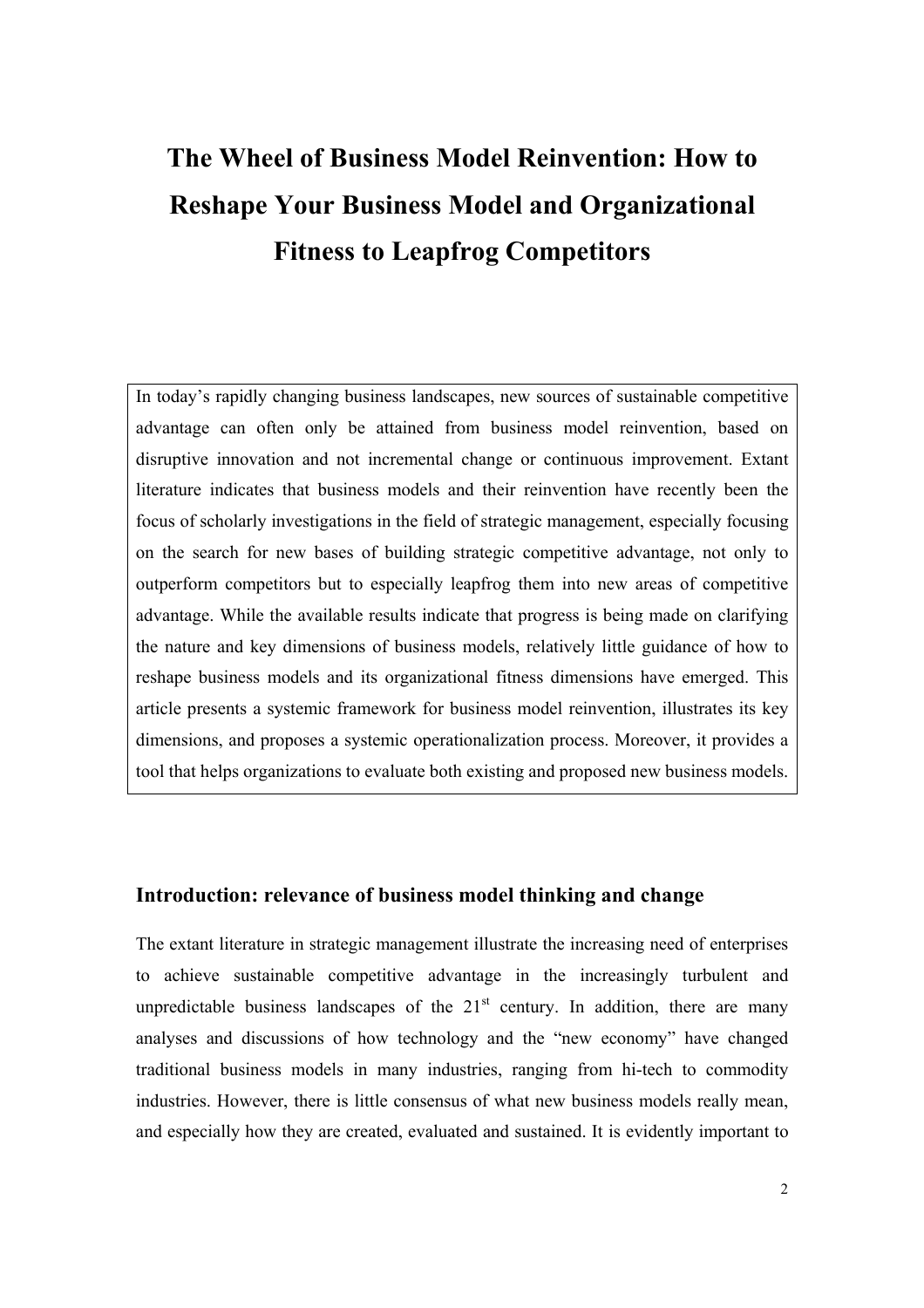develop frameworks and guidelines in this regard, to assist organizations in utilizing resources effectively for survival and new bases for future wealth creation.

Every organization has a business model, simply described as its "way of doing business" or its "business concept" so that it can sustain itself.<sup>1</sup> The rapid-changing business environment of today has brought about numerous new business models in addition to reinvention of existing ones. This creation and reinvention of new business models, and not just continuous improvement, are now being regarded as providing the disruptive competitive advantages necessary to survive and thrive in an environment where the 'rules of the game' change quickly in almost all companies and industries. The challenge for companies, therefore, is to develop frameworks of how new business models and new industries emerge, and tools to enable managers to develop new business models and their accompanying organizational fitness requirements.

This paper, first, reviews the driving forces in the environment that provides pressures for new business models; second, indicates the relevance of reinvented business models for competitive advantage; third, outlines the particular challenges for industry incumbents in developing new business models; fourth, compares the various views of the concept of new business models and identifies its generic components; next, provides a systemic framework for new business model reinvention; and finally, proposes a tool for operationalizing and evaluating a new business model.

## **The driving forces for new business model development**

Where the industrial era's environment was relatively stable and simple, today's companies are operating in a landscape of continuous and complex change. Hamel<sup>2</sup> has termed it the "age of revolution" – where change is no longer additive, but "discontinuous, abrupt, seditious". Prahalad and Oosterveld<sup>3</sup> use the term "competitive discontinuity" and define discontinuity as an abrupt change.

These abrupt changes, mainly driven by advanced technology, knowledge-networking and globalization, has created a competitive landscape with substantial uncertainty and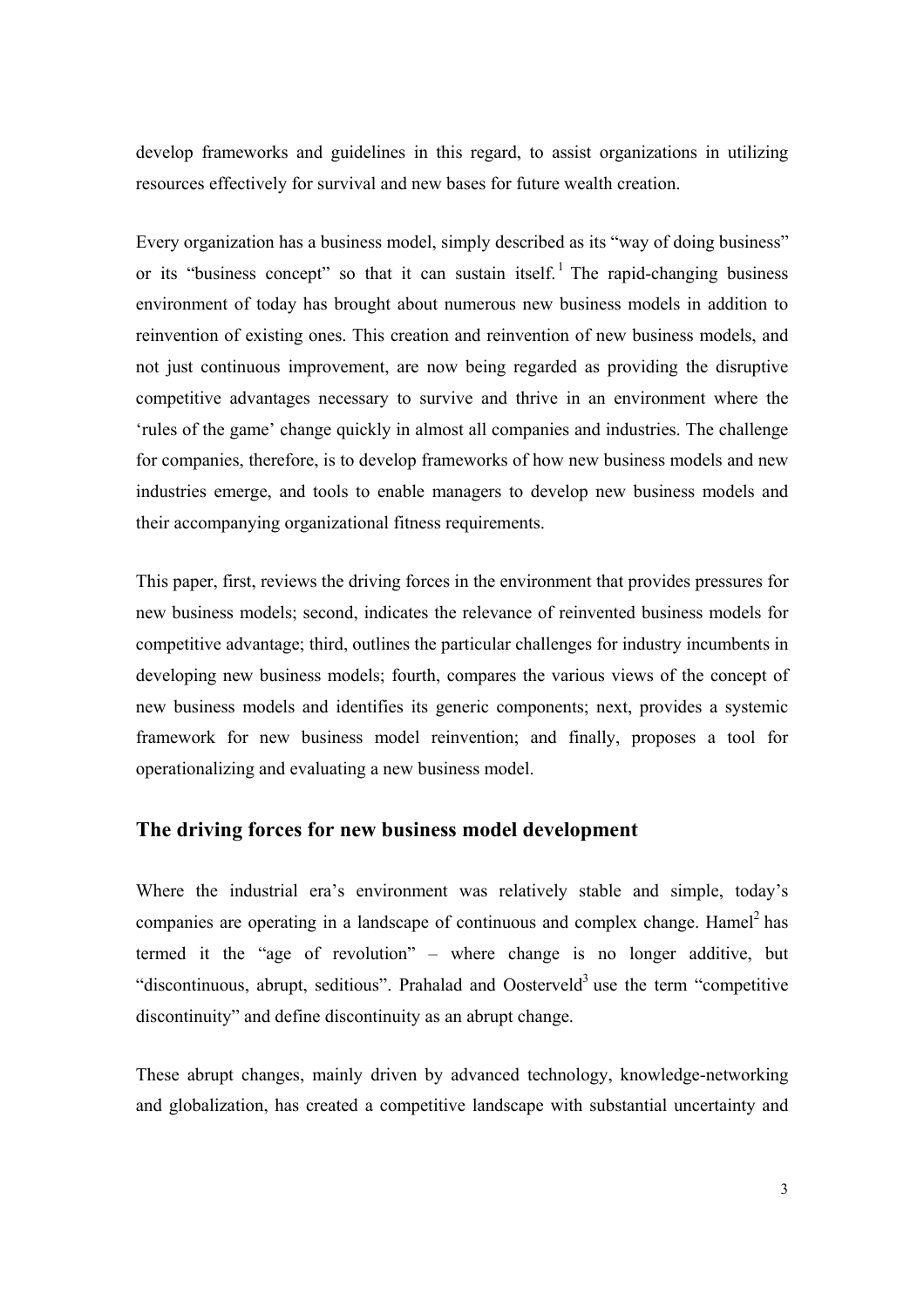unpredictability. The resulting new socio-techno-economic environment is one that challenges the essence of relatively stable business models that firms use to achieve their particular goals.

The major driving forces behind the rapid and unpredictable change in the business environment include the following:

- *Deregulation and Privatization*: where local monopolies are removed it allows companies and industries to exploit global opportunities by collaborating with companies outside their home country to gain access to capital, technology, skills, innovative capabilities, and other resources in industries that have been mostly local.4
- *Technological Change*: significant improvements in the areas of communication and information technology have resulted in increased connectivity, facilitated transmission of large amounts of information, and low cost in processing information. This technological advancement prompts a wide array of options for businesses in terms of how, where and when to find and seize opportunities. As a result, technological innovations create new market opportunities.<sup>5</sup>
- *Globalization*: viewing the world as a single market has created substantial uncertainty in the competitive landscape by bringing about fundamental changes in the traditional boundaries of nations, industries, and companies. And such changes continue to challenge the traditional rules of competition.<sup>6</sup>

These driving forces, together with changing competitive relationships, have removed the certainty and stability in the economic environment from almost every industry. Consequently, the competitive landscape has undergone a fundamental change. The newly emerging environment has three major distinguishing features:  $\frac{1}{1}$  it is vastly globalized; it favours intangible things (ideas, information, relationships, knowledge); and it is intensely interlinked within ubiquitous networks. These three attributes produce a new type of marketplace and society often termed the "new economy", "knowledge economy", or "networked economy".<sup>8</sup>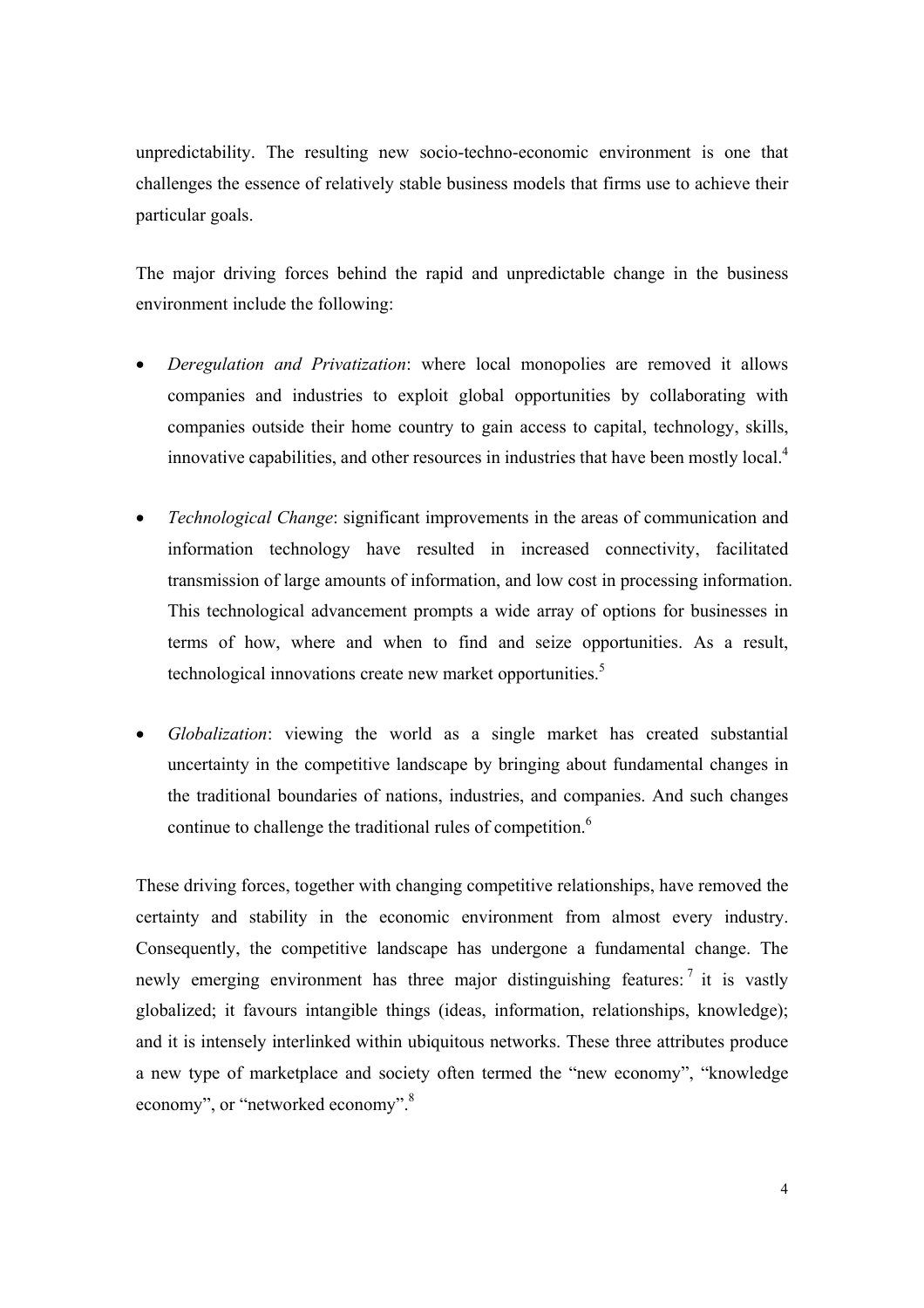#### **The 'new economy' and impacts**

There are overlapping discontinuities that differentiate the "new" economy from the "old", and understanding their characteristics is essential for transforming businesses to be successful. These discontinuities include:

• *Digitization, Virtualization and Networking*: Networks and digitized information make it possible for copious amounts of information to be compressed, stored, retrieved and transmitted instantly from around the world. This results in the availability, and easy accessibility, of information across the world and gives everyone instant access to each other.<sup>9</sup>

As information shifts from analog to digital, physical things can become "virtual".<sup>10</sup> Although "place" is still important (real-time face-to-face meetings retain their value), organizations increasingly operate in a "space" (i.e. an electronically created environment), where more and more economic transactions are taking place. $11$ 

With networking, the new organization is a web of relationships in which the boundaries inside and outside are permeable and fluid. Such networks break down the traditional boundaries that existed among companies and their suppliers, customers, competitors and other stakeholders. This enables companies to collaborate and gain the advantages of independence, speed, and flexibility in relation to changing market needs.<sup>12</sup>

• *Industry Convergence*: Many traditional industry boundaries are disappearing or substantially changing, with the pressures to 'converge' reshaping most industries. Consequently, convergence has resulted in industry structures that are fundamentally different from traditional ones. The convergence in industries such as in computing, telecommunications, and consumer electronics and also in investment, insurance, and banking industries are changing the way companies do their business. These changes suggest that the business models developed to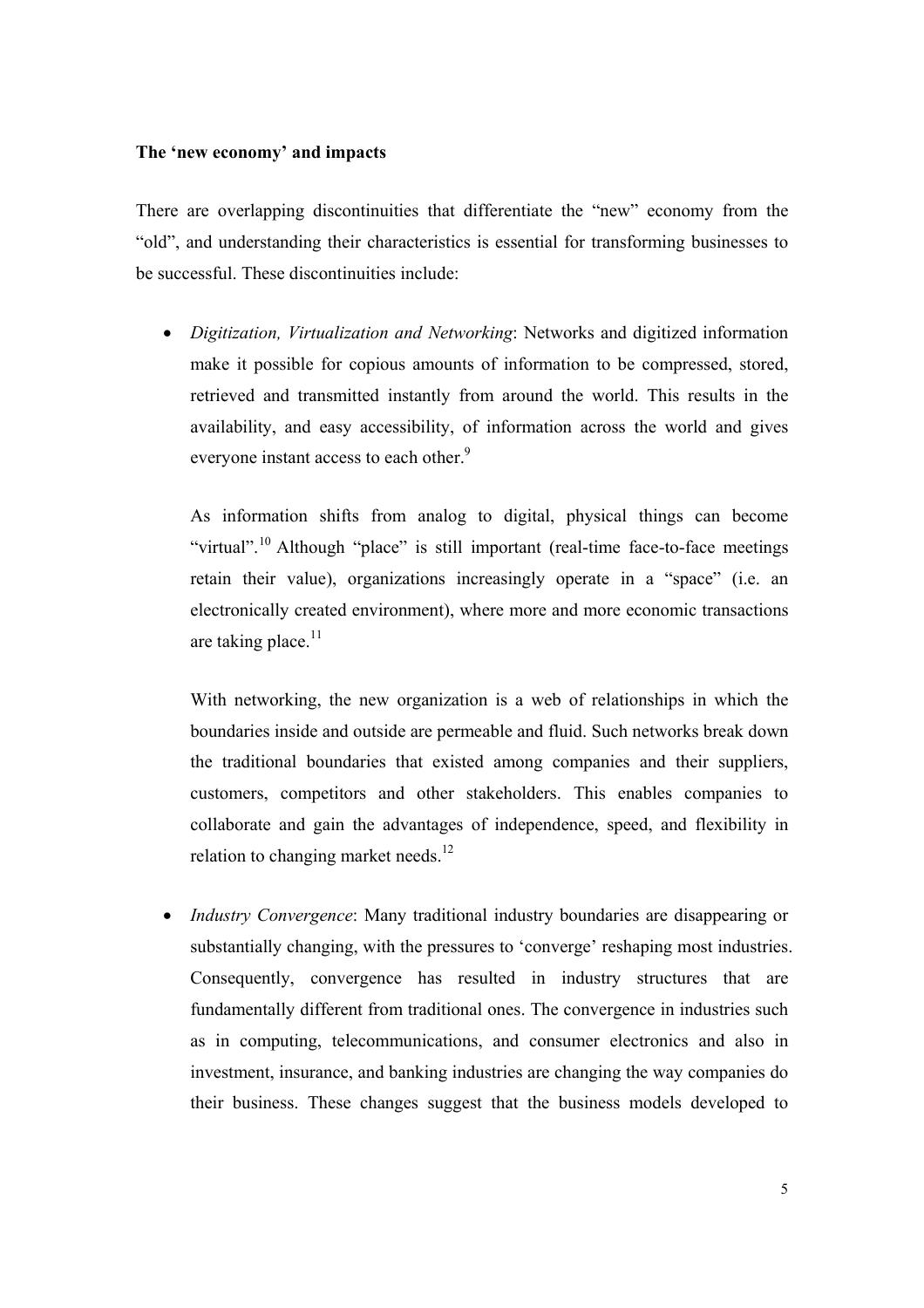compete within a traditional industry structure become irrelevant in the new, evolving industries.<sup>13</sup>

- *Deconstruction*: Evans and Wurster define deconstruction as the "dismantling and reformulation of traditional business structures" resulting from two forces: "the separation of the economics of information from the economics of things, and the blow up (within the economics of information) of the trade-off between richness and reach".<sup>14</sup> When these two forces take place, there is no longer a need for the components of traditional business structures of organizations and value chains to be integrated. These deconstructed pieces fragment into several businesses that have separated sources of competitive advantage, or recombine to form new business structures. Therefore, this process of deconstruction challenges the competitive advantages that depended on traditional business structures.
- *Knowledge and Innovation*: In the global economy "knowledge knows no boundaries" as knowledge permeates through people, products, and organizations.15 It is an economy which shows a shift from the industrial-based to a knowledge- and information-based economy. Accordingly, organizations are relying more on intellectual (intangible) assets and less on the physical (tangible) assets that were important to the industrial age.<sup>16</sup>

This economy is also characterized as an innovation-based economy with human imagination and ingenuity a main source of value. Given the increased pace of change and complexity in the business environment, there is a need to constantly innovate to keep ahead of imitating competitors.<sup>17</sup> Additionally, each innovation is a platform from which other innovations can be created. It is this expanding and limitless characteristic of innovations that prompts wealth creation in the new competitive business environment.<sup>18</sup>

• *Mobility and Value Creation*: In the knowledge-networked economy, mobility has a significant positive impact on accelerating and increasing knowledge, innovation and value creation. Therefore, especially pioneering companies in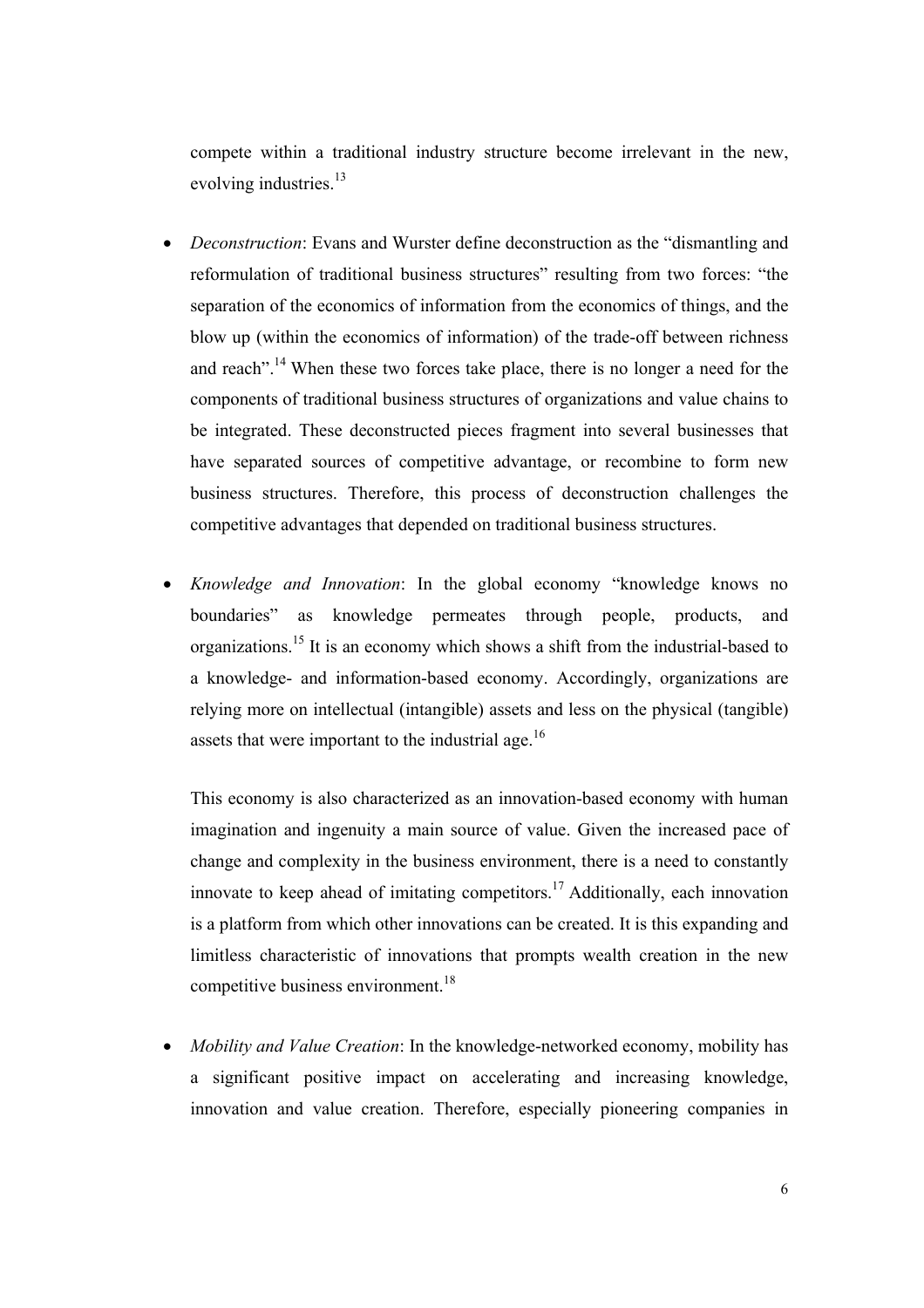knowledge intensive industries, such as consulting, e.g. McKinsey, and investment banking, e.g. Goldman Sachs, are benefiting from increasing their employees mobility within their companies. Their employees are travelling extensively for intense face-to-face meetings and are utilizing advanced information and communication technology, such as videoconferencing, for increasing both dimensions, physical and virtual mobility. Next industries currently undergoing that transformation are companies within the high tech industry, such as biotechnology, e.g. Monsanto, and telecommunication, e.g. Siemens. Initiatives such as People ShareNet are established within companies like Siemens to accelerating the companies' mobility for increasing value  $c$ reation<sup>19</sup>

- *Prosumerism*: In many industries consumers are getting actively involved in the production process, blurring the gap that existed between consumers and producers.<sup>20</sup> This is known as "prosumption".<sup>21</sup> In such situations, the company and its customers "co-create" products and services. An important aspect of prosuming is that since customers are involved in the creation of the product/service they are more likely to be satisfied with the final result. And the firm, in turn, has customers who are in a much stronger relationship with them than before.<sup>22</sup> Therefore, in this process, both organizations and customers rely on the relationship they develop and maintain in creating products and/or services.<sup>23</sup>
- *Zero Cycles*: Discontinuity has created an era where the life cycles of products and services have become considerably shorter. The pace of business has also increased with rising customer expectations and new products entering the market at a much faster rate. Therefore, immediacy has become a key driver and variable in business success. This immediacy imposes new demands on organizations to continuously and instantly adjust to changing business conditions.<sup>24</sup> Succeeding to operate at this rapid pace becomes a source of competitive advantage.
- *Disintermediation and Reintermediation*: Traditional value chains were filled with intermediaries (wholesalers, dealers, and distributors) who distributed a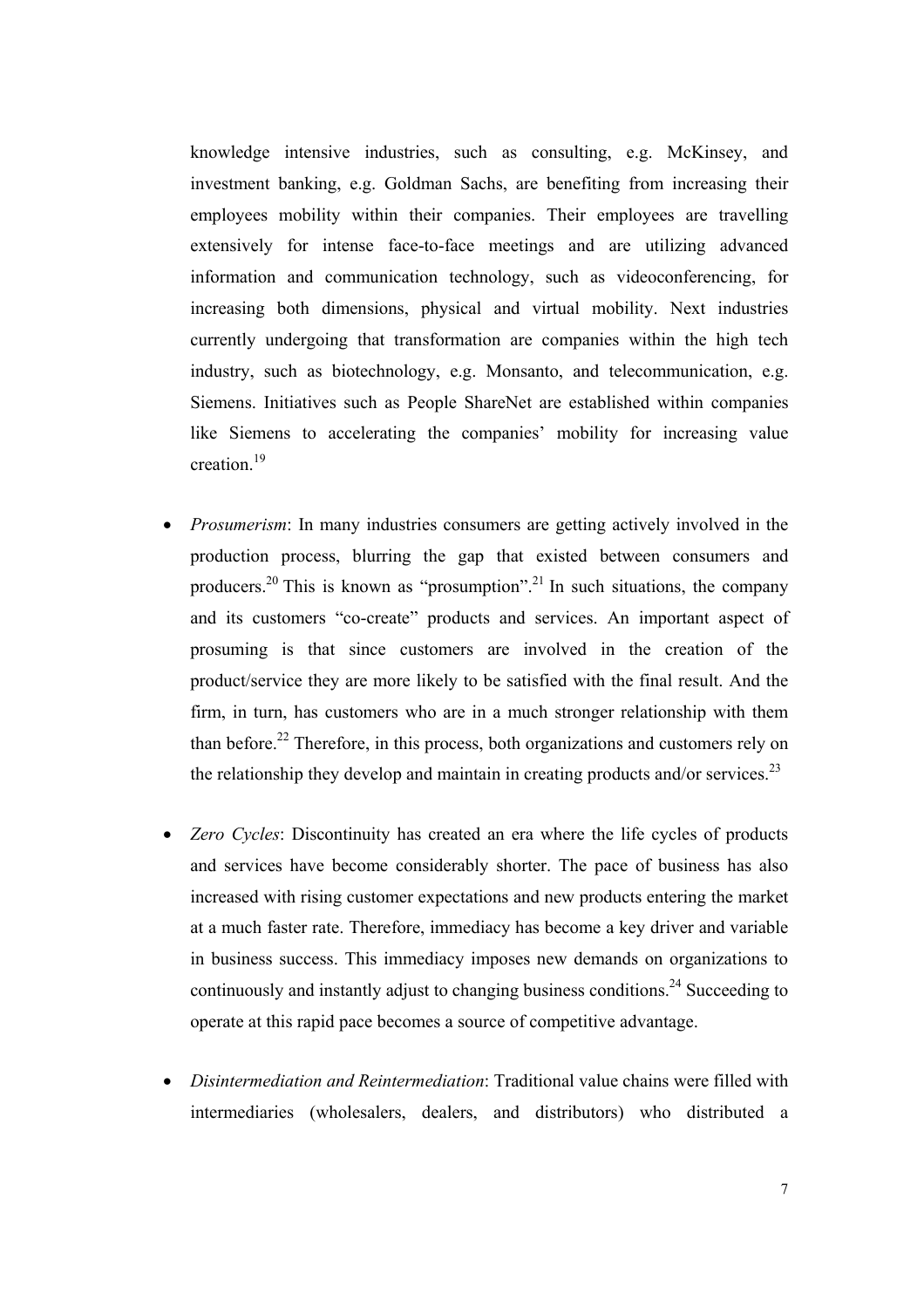completed product/service. However, the economy undergoes disintermediation with the deconstruction of traditional organizational boundaries (assisted by advancements in network technology and communication), and companies are increasingly able to deal directly with end users. This helps organizations to gain sophisticated knowledge about consumers and learn more about how to better serve them. Intermediaries often become unnecessary when buyers and sellers can deal with each other directly. This process of disintermediation threatens to challenge a number of established distributors and agents.<sup>25</sup>

However, the "reintermediation" opportunities are much greater than the disintermediation threats,  $26$  since network technologies, in actuality, generate new intermediaries. Kelly<sup>27</sup> explains that "[t]he more connections there are between members in a net, the more intermediary nodes there can be. [Therefore], everything in a network is intermediating something else". Hence, disintermediation can create opportunities for new and different middlemen.

Such major shifts in the business environment as described above have changed many traditional industry structures and sources of competitive advantage. These changes suggest that organizations have to change their business models in order to sustain themselves in the new business landscape. From the above analysis of new environmental driving forces is evident that an organization, as part of a "business ecosystem" that operates across a variety of industries, $28$  should have a "systemic" perspective that is not restricted by traditional boundaries. This understanding implies that organizations need to shift from traditional (existing industry focused, mechanistic thinking) approaches of strategic management to ones that are systemic (holistic, new value configuration focused) in nature. Such systemic thinking assists organizations in developing sense making capabilities and systemic frameworks for reinventing business models.

## **Relevance of business model reinvention for organizations**

In the rapidly-changing environment discussed above, a company should be oriented and capable of reinventing its strategy not when it is in the midst of a crisis, but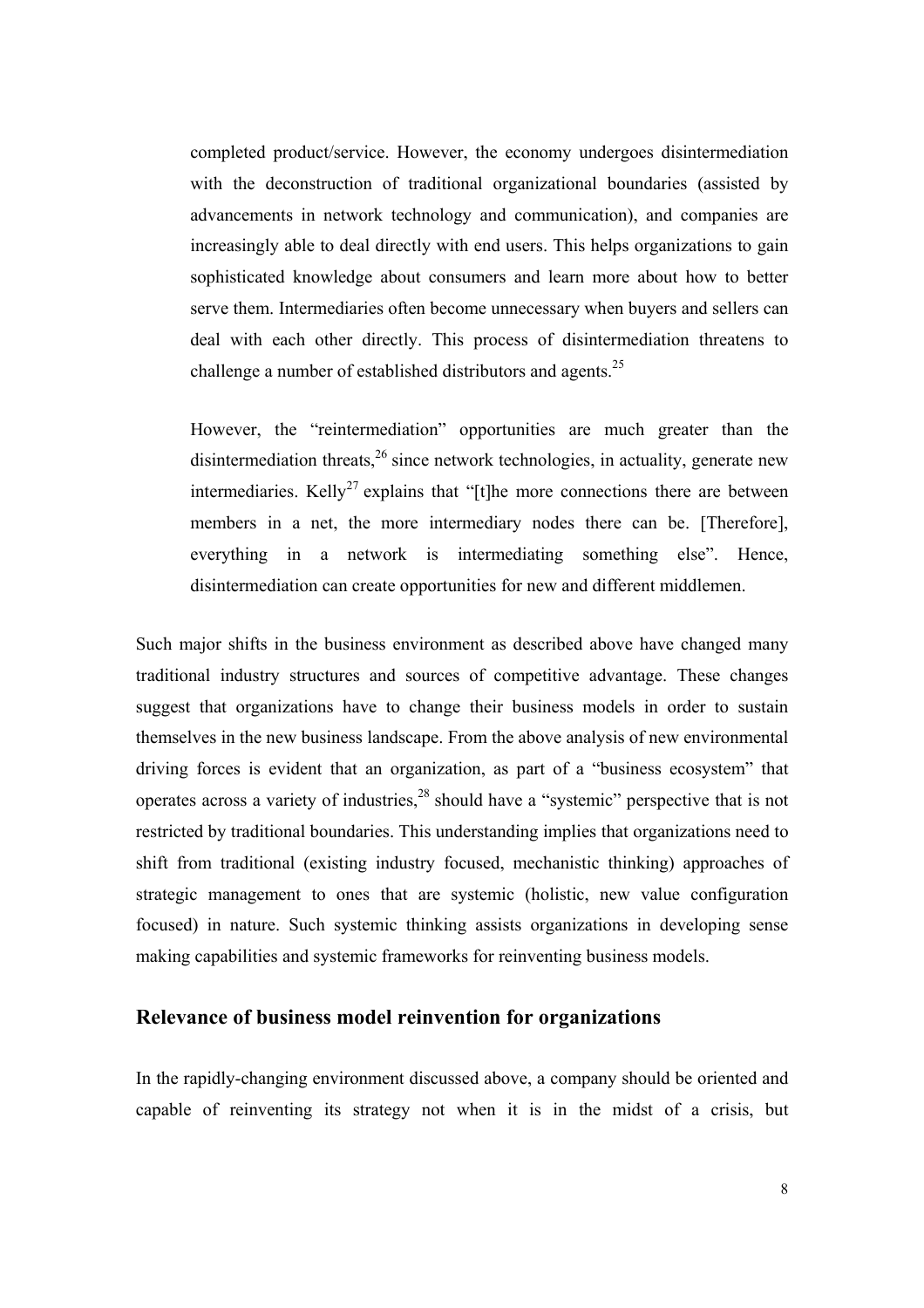continuously.29 After all, no matter how successful and superior a company's current business model seems to be, it will be "imitated, diluted and commoditized" by others and challenged by new business models.<sup>30</sup> Therefore, organizations should constantly attempt to create new business models if they hope to survive and grow in a turbulent and competitive environment.

It is also becoming increasingly difficult for companies to have their existing business models generate sustainable profit indefinitely. The key reasons include major and unpredictable changes in the business environment and the increasing importance placed on innovation and knowledge as value-creating attributes, that must be found more frequently than ever before. Therefore, the accelerating pace of the business environment and the need for constant innovation create a challenge in sustaining the efficacy of existing business models.<sup>31</sup>

The significance of changing the "rules of the game" in today's business landscape include being persistently innovative and imaginative in differentiating own and industry strategy (or business model); reinventing existing business models or creating new ones instead of simply improving or optimizing current business models; realizing the competitive advantage found in proactively restructuring the industry's environment through a first-mover mindset; and "experimenting" with a portfolio of strategies. These are discussed below.

## *Dealing with different types of innovation*

Hamel<sup>32</sup> points out that the challenge today is to become the "architect of industry" revolution", i.e. to be the creator of the kinds of fundamental change in business models that transform companies and industries through "non-linear innovation". Such innovation requires companies to come up with entirely new solutions to customer needs. This, in turn, will help to break out of the hyper-competition experienced in many **industries**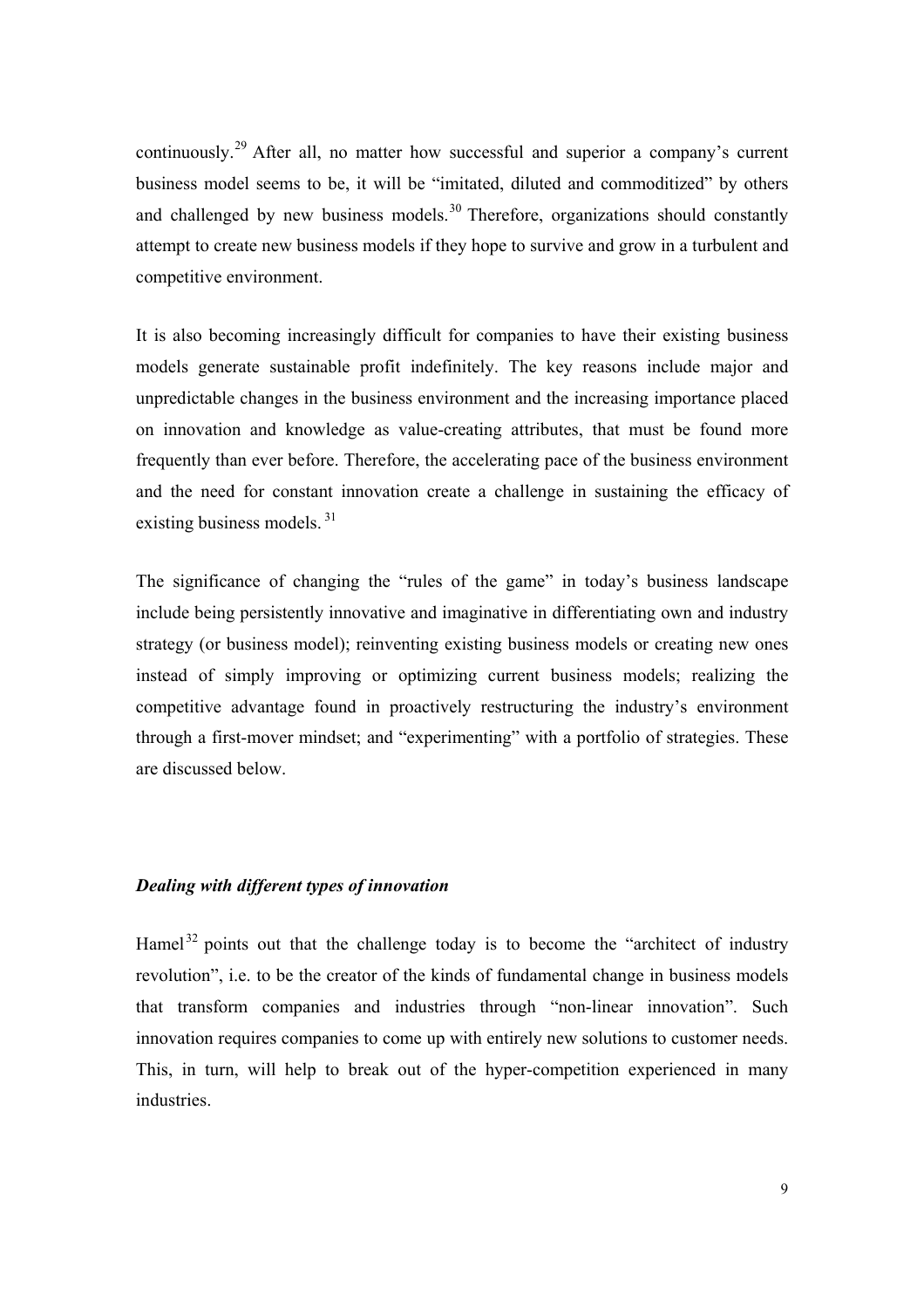There are two kinds of innovation.<sup>33</sup> The first is innovation regarding the firm's historic strategy (change own strategy). The second is innovation with respect to the firm's industry and its competitors (proactively reinvent the industry). Succeeding at both kinds of innovation is not easy and few companies are skilful enough to do both. This also applies to many organizations that are capable of creating radical business models but do not exist long enough to discover another strategy.<sup>34</sup>

From an additional viewpoint, according to Moore,  $35$  every business ecosystem develops in four distinct stages: birth, expansion, leadership, and self-renewal (otherwise, death). The self-renewal stage in the business ecosystem occurs when established business communities are threatened by rising new ecosystems and innovations. Therefore, companies have to work innovatively to bring new ideas to the existing ecosystem. They can do this by integrating new innovations into their own ecosystems, or they can fundamentally restructure themselves to cope with the new competitive landscape. If they cannot accomplish this, companies will be easily supplanted by others who manage to do so.

#### *Efficiency (continuous improvement) versus radical innovation*

A distinction between reengineering and reinvention is essential. While restructuring and reengineering have the aim of "wringing out" the inefficiencies and maximizing profitability, reinvention, on the other hand, requires new skills, new business models, new behaviours, new ways of selling products and services, marketing, doing business, and using new technology.<sup>36</sup>

The business environment is increasingly divided into two kinds of organizations: $37$  those that seemingly cannot move beyond continuous improvement/innovation, and those who have made a jump to radical innovation.

Prahalad and Oosterveld discuss what they call "old remedies and new problems".<sup>38</sup> At the first signs of competitive difficulty, such as loss of market share, profit declines, and new competitors (new problems), managers assume cost cutting and other forms of improving efficiency (old remedies) will revitalize them. By means of restructuring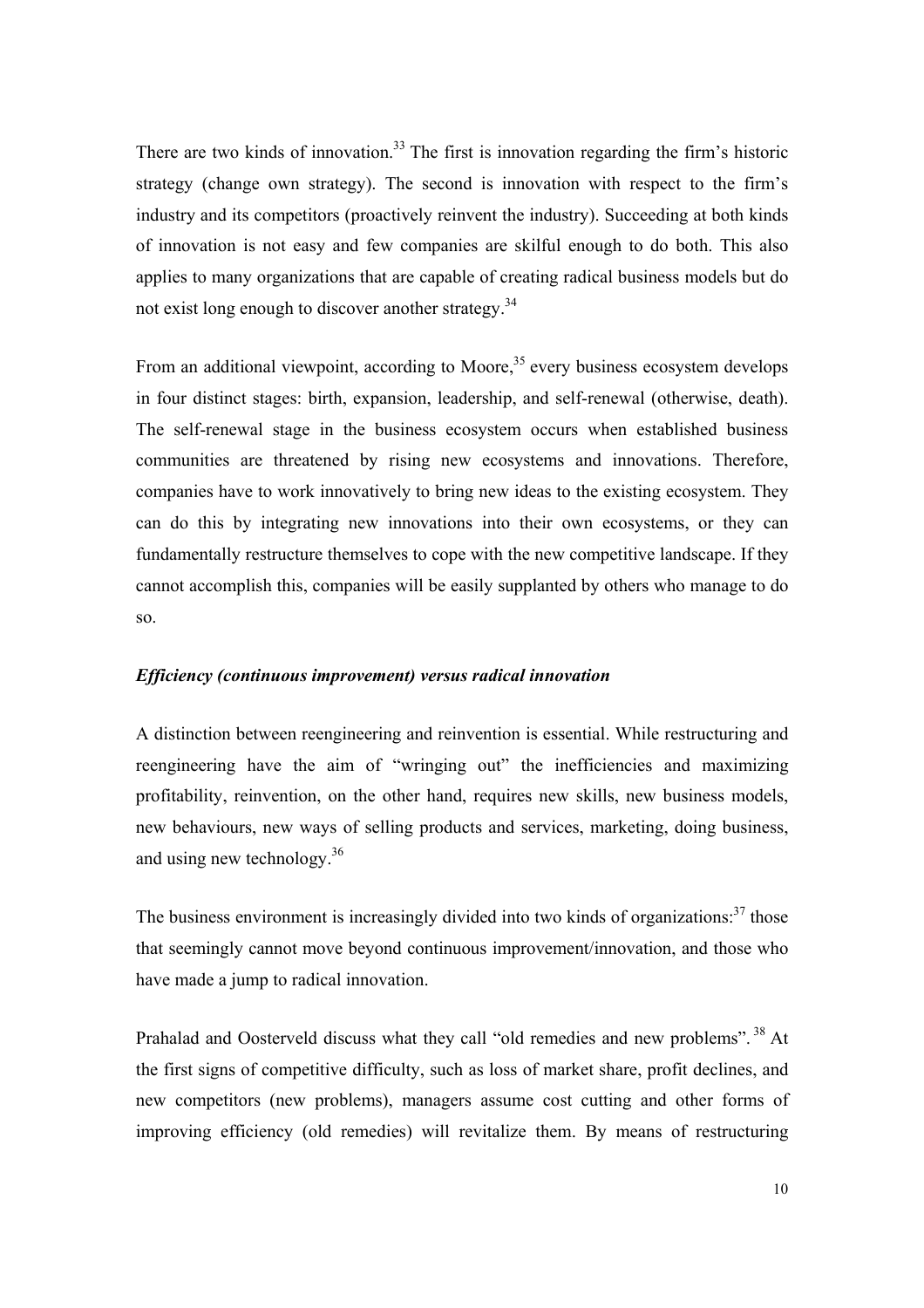activities, managers are able to reduce inefficiencies that have accumulated over the years, but that does not solve competitiveness problems since managers keep applying old solutions to new problems. Thus, their first reaction to discontinuities is to "work harder" when what they need to do is "work differently". This is a characteristic situation of the "Red Queen effect"39 - where the Queen comments to Alice, in *Through the Looking Glass*, that it takes all the running to keep in the same place. For companies historically locked in a Red Queen race, future sustainable competitive advantage will come only to those who are able to radically change their business models to stay ahead.

It is becoming evident that companies have to move beyond improving efficiencies to fundamentally changing their current business models. Therefore, the challenge is not whether the company can reengineer its processes, but whether it can reinvent its own and the entire industry's model.<sup>40</sup>

## *"First mover" advantage*

In addition to exogenous changes taking place in the business environment, such as technology and the global landscape, firms often have the ability to proactively reshape the boundaries, structure, and dynamics of their industry's environment.<sup>41</sup>

First movers are the first to introduce new goods or services. In doing so, they earn "monopoly profits" until competitors imitate their innovations.<sup>42</sup> Therefore, being early and fast movers in responding to environmental change, or being a pioneer in actively initiating change in one's environment, can give a firm a major competitive advantage.  $43$ 

Additionally, since the network economy favours the "nimble and quick", <sup>44</sup> those companies and technologies that grow gradually and slowly will not be able to compete with early starters. And because of the 'law of increasing returns', not only will they find it difficult to catch up with first movers but may find it difficult to compete at all.

However, some authors, such as Bartlett and Ghoshal<sup>45</sup>, mention there are instances where being a late mover (or secondary mover) is a source of competitive advantage rather than a disadvantage. By benchmarking and adapting competitors' business models,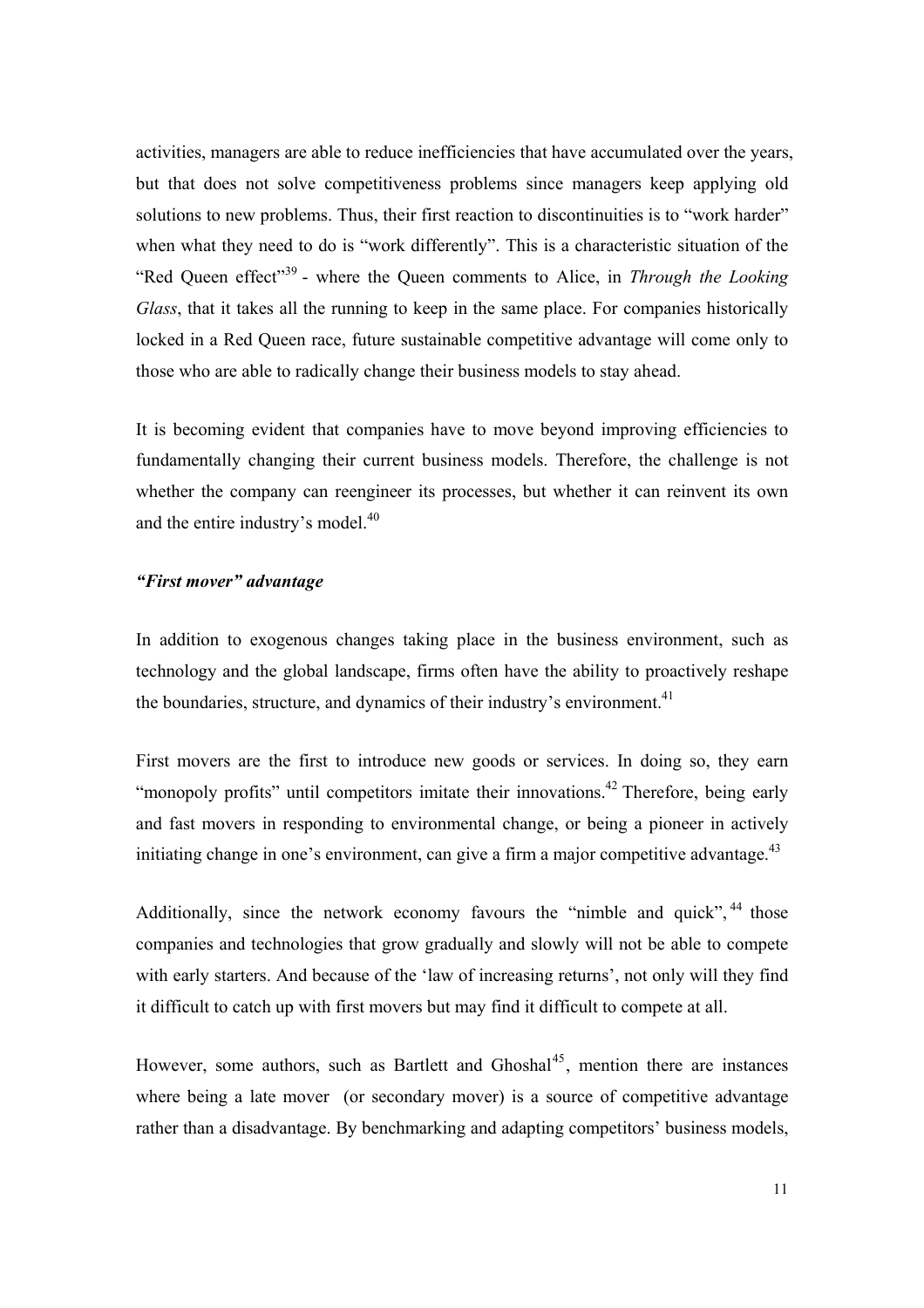late movers can learn from the demands, opportunities and challenges faced by their competitors and benefit by discovering niches overlooked by competitors or adopting different business models from that of competitors. Thus, although some distinct advantages accrue to prime movers in some instances, they often bear the "pioneering costs" while the longer term advantages could go to those who learn from the prome movers' early mistakes, or become adept emulators.<sup>46</sup>

#### *Complex adaptive systems*

Since the business environment is complex and unpredictable, it is not possible for organizations to generate strategy on a premeditated and deliberate basis of the company and its environment. Mintzberg<sup>47</sup> identifies the three fallacies in generating strategies: that prediction is possible, that strategists can be detached from the day-to-day business operations, and, above all, that the strategy-making process can be formalized.

However, with insight into complex adaptive systems and complexity theory, it is possible that amid the seeming chaos and diversity in the turbulent environment, there are underlying rules that assist organizations in self-organization and emergent behaviour. Complex systems are difficult and often impossible to predict because they exhibit major disruptions. As the environment and the strategies of competitors change, the fitness attributable to any given potential strategy will also change. Therefore, organizations should rely less on their ability to make accurate predictions and more on the "power of fitness evolution" so as to better understand business strategy. Consequently, companies should not have singular focused strategies, but a set of multiple "robust adaptive" strategies that will provide flexibility in the uncertain and unpredictable environment.<sup>48</sup>

The implication of the above is that before current competitive advantages from existing business models and strategies are fully depleted, companies should already be exploring new opportunities in the changing external environment and industry dynamics by creating a range of diverse strategies and new capabilities through innovation and experimentation. For example, Microsoft developed a range of strategy options to choose from when it launched its Windows program (see Microsoft box).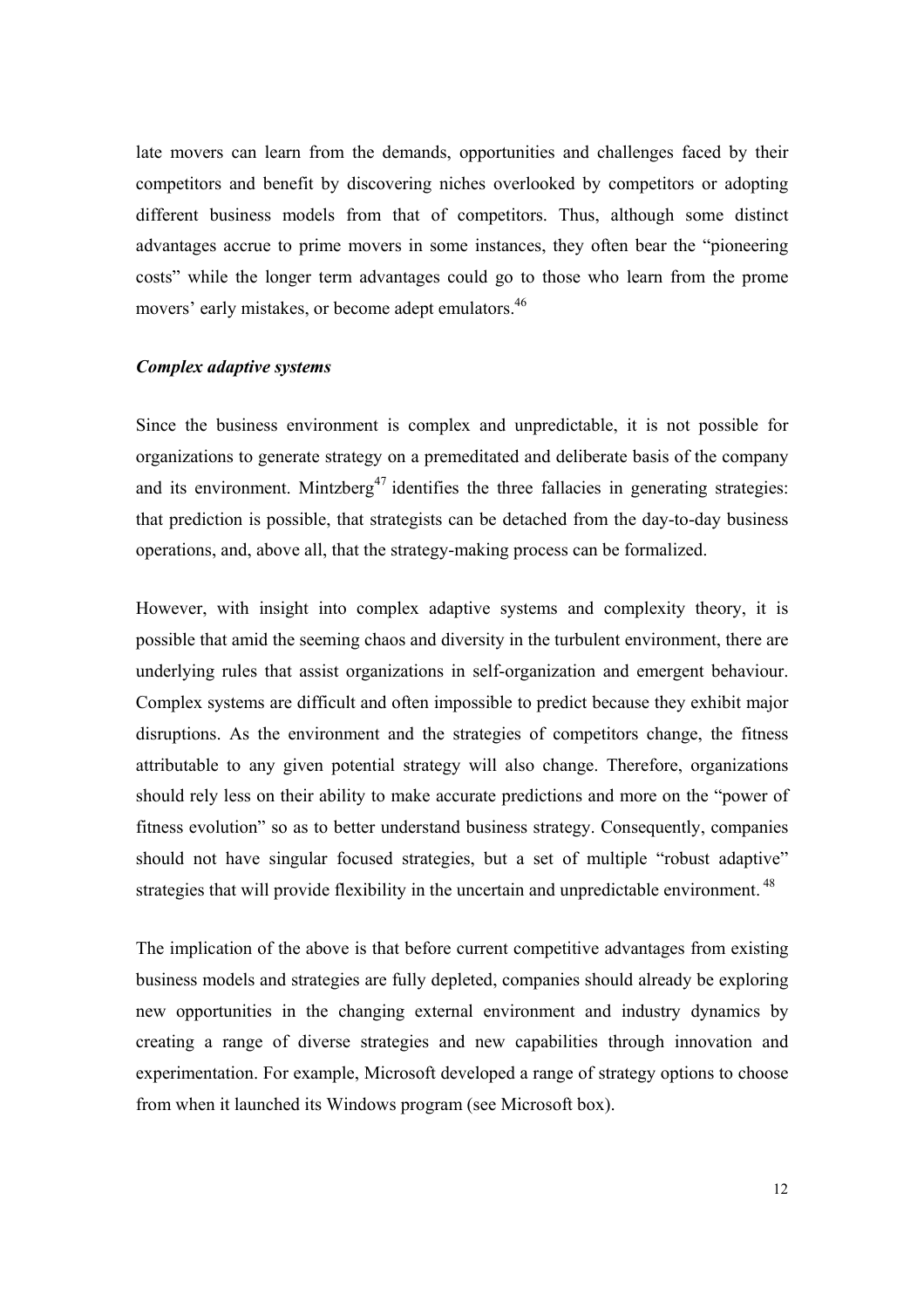## **Microsoft**

In the late 1980s, with DOS coming to the end of its useful life, Bill Gates focused on moving the industry to another Microsoft product, Windows. Appreciating the uncertainty of this restructuring point, however, he hedged his bet by also investing in Windows' competitors: Unix, OS/2, and the Apple Macintosh system. In addition, his company developed generic skills in object-oriented programming and graphical interface design - skills that would be useful no matter which system won, even if it were a complete unknown. Gates's approach of pursuing several paths simultaneously is intrinsically difficult to manage. He was accused in the press of not having a strategy and confusing customers, and it is easy to imagine that there were internal tensions within Microsoft as well.

Robust strategy differs from traditional scenario analysis in that it does not presuppose an ability to identify the most or least likely outcomes. Being robust calls for the ability to pursue a package of potentially conflicting strategies at the same time. Such a package might include big shaping bets (such as Windows), hedges (support of OS/2), and noregrets moves that are valid regardless of outcome (building object-oriented programming skills). A robust package of strategies covers a broad array of possibilities and evolve over time, and the greater the uncertainty, the greater their value.

Source: Beinhocker, 1997<sup>49</sup>

It is evident that the increasingly complex business landscape requires reinvention of business models for new organizational fitness: the new business model or strategy should be one that is dynamic and robust, and which results in the reinvention of organizations and/or industries with appropriate organizational fitness capabilities.

## **Challenges for industry incumbents**

Developing new business models requires the discarding of conventional beliefs and established ways of doing business. However, the challenge for top management in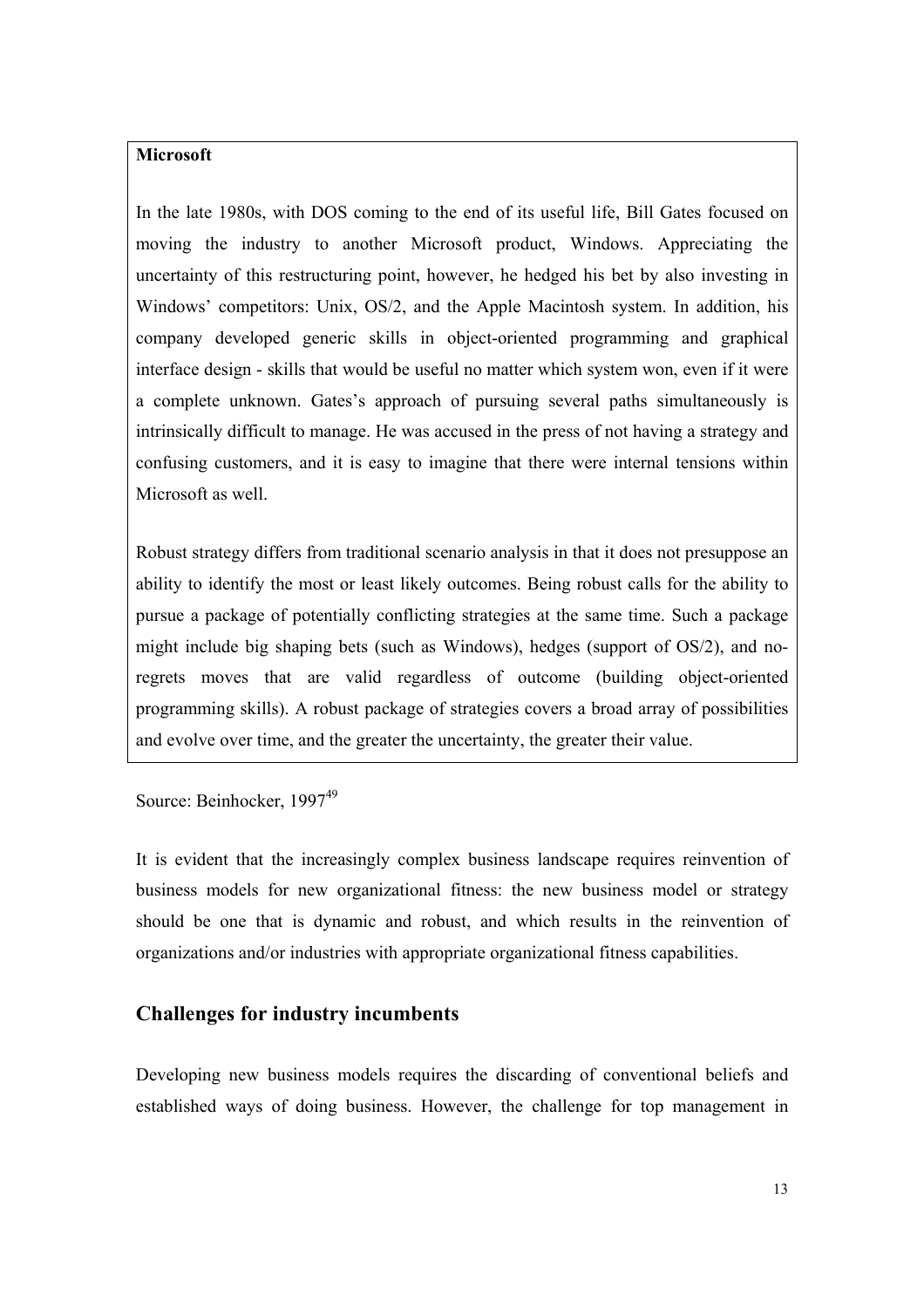industry incumbents (established companies in the industry, especially large ones) is to 'let go' of industry orthodoxy and lead their companies in continuously developing appropriate new business models. It is useful to recognize and understand the dilemmas and challenges faced by established companies when competing within the rapidly changing business environment.

In general, large organizations resist disruptive change partly because the kind of change being required is radical and challenging. That is, what is needed is no longer a matter of incremental change, but realizing a discontinuous transformation in both organization and industry.50 The following describe some of the difficulties incumbents face in the new competitive landscape:

• *Limited Perspectives of Top Management*: Most leading businesses started off with an innovative competitive model that sets them apart from their competitors. This, in turn, encourages top management to focus its energies and resources on refining and extending the existing business model. Consequently, the creative thinking that brought about the company's initial success is often replaced by a commitment to the existing business model. However, when changes occur in the business environment, this rigidity brings failure to the company.<sup>51</sup> Sull termed this phenomenon "active inertia"- the inability to take appropriate action. Thus, the more successful a firm gets, the more entrenched its managerial routines tend to become.

Moreover, senior executives are usually promoted from within and have strong social ties. As a result, they may not have the necessary experience for a different approach of managing. However, managers should be able to identify discontinuities, determine their impact on the market, and develop new business models. 52 This is because ultimately the business landscape has considerably changed to assume that industry boundaries and business models remain the same.

• *Unlearning the Past*: This feature follows from the above-mentioned point, in that corporate managers have "excess of rationality"<sup>53</sup> that causes them to disregard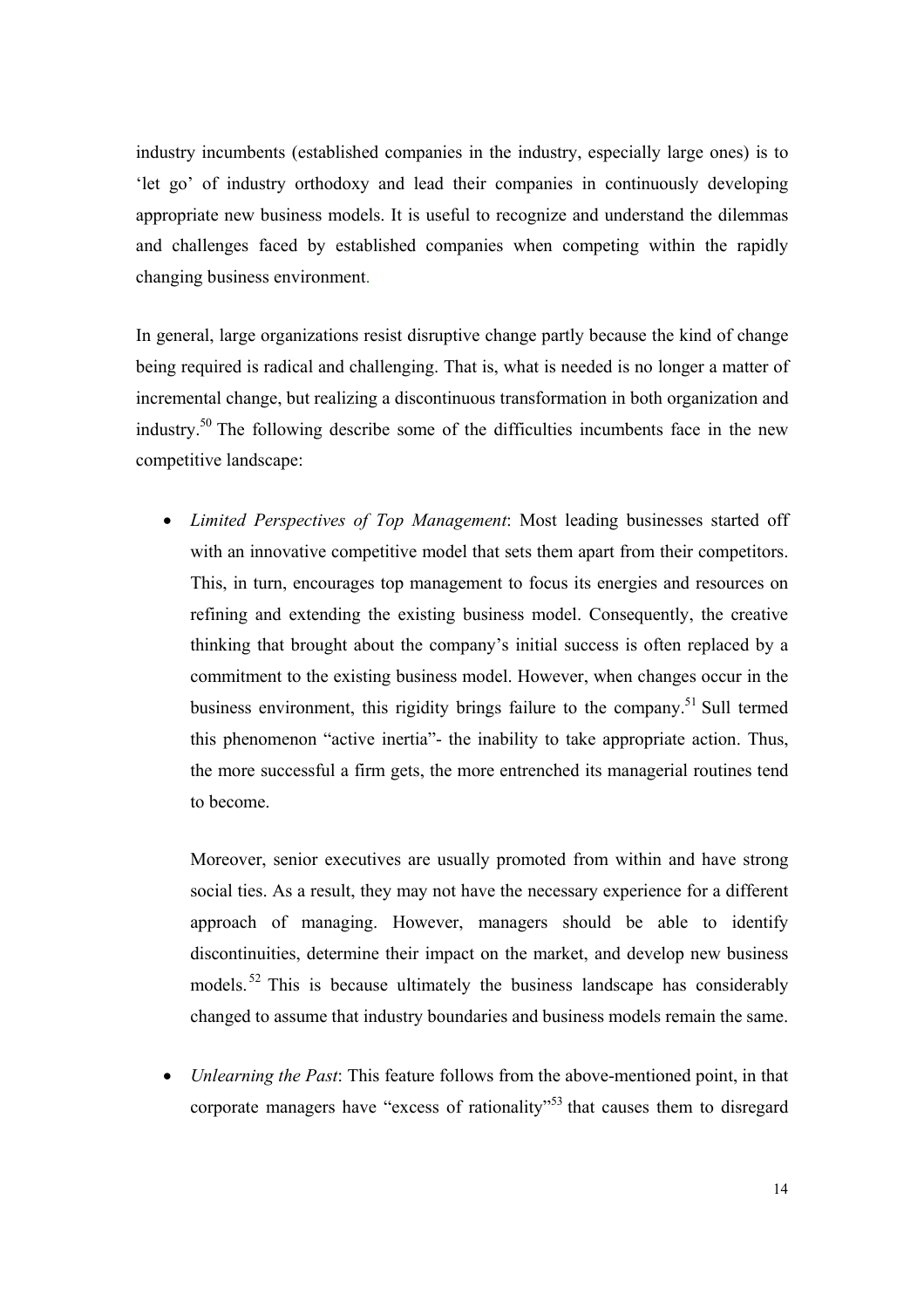important new technologies and markets. But these rational instincts are effective only when it is a matter of incrementally improving existing offerings and not in becoming drivers of industries. Christensen<sup>54</sup> also cites that many of what are now 'widely established principles of good management' are often only situationally appropriate.

Changes in organizations often do not occur unless it is on the verge of collapsing, or facing major disruptions. However, today the competitive landscape is changing so fast that such experiences alone have become irrelevant, and the organization has to learn how to compete in this new environment.<sup>55</sup> In order to accomplish this, organizations should significantly unlearn their traditional strategy mindset, way of thinking and doing, and business models in order to survive in the rapidly changing business environment.

• *Difficulty in Cannibalizing Existing Business*: Incumbents can easily become inept because of their reluctance to deconstruct their established business model (e.g. sales and distribution systems, and long-term relationships with suppliers and customers), and this hesitation becomes the greatest competitive advantage for new competitors. For this reason, companies have to pre-emptively cannibalize their own businesses to remain competitive.<sup>56</sup>

Although this point may be easy to grasp intellectually, it is profoundly difficult in practice for established companies. This is paradoxical because for companies to survive and remain competitive in the knowledge and information economy, they have to cannibalize their existing business models and at the same time develop new and innovative business models while still benefiting from the existing ones. Even so, incumbents should allow Schumpeter's "creative destruction<sup>" 57</sup> to operate, i.e. the paradox of perfecting (improving, making efficient) products and services only to destroy (cannibalizing, reinventing) them is a challenge for managers.  $58$  Nevertheless, it is important to realize that if incumbents are to defend themselves against competitors, they should play the roles of creator, cannibal and destroyer of their own business models.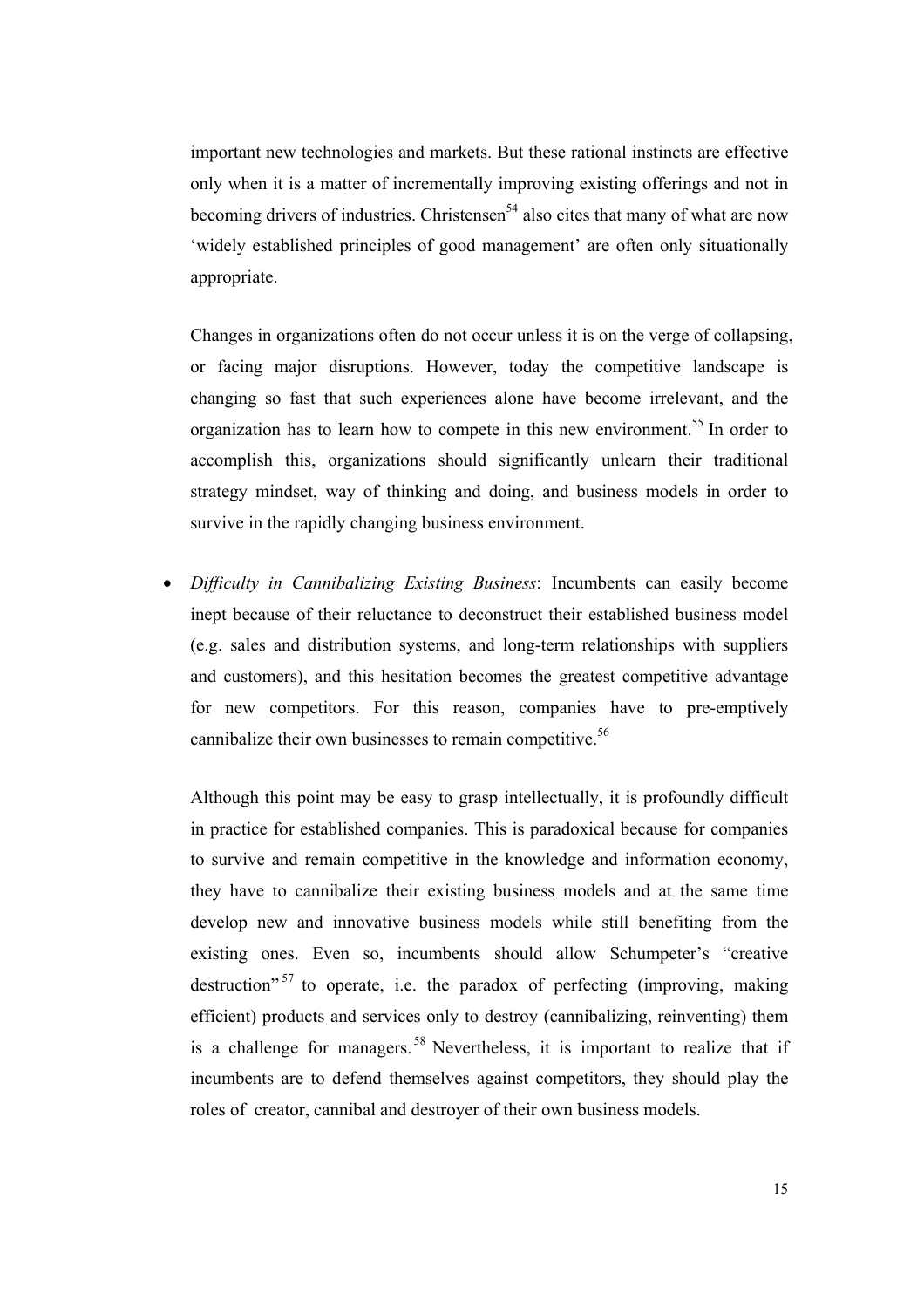The need for innovation and creativity has become stronger in a competitive landscape where business models have shorter life cycles. Yet there is reluctance and hesitation in established organizations to let go of traditional ways of doing their business. Incumbents tend to follow established patterns of thinking and working despite dramatic environmental changes. However, it is critical for companies to acknowledge that the way to survive and thrive in this different business landscape is through unorthodox and unconventional methods.

An example of how discontinuity in the environment can lead a company rooted in traditional business model thinking to its downfall is suitably portrayed by Encyclopaedia Britannica (see box).

### **Encyclopaedia Britannica**

Since 1768, Encyclopaedia Britannica has evolved through fifteen editions and to this day it is regarded as the world's most comprehensive and authoritative encyclopaedia. In the 1970s, Britannica grew into a serious commercial enterprise. The content was revised every four or five years, and the company built one of the most aggressive and successful direct sales forces in the world. By 1990, sales of Britannica's multivolume sets had reached an all-time high of about \$650 million. Since 1990, however, sales of Britannica have collapsed by over 80 percent. Britannica was under serious threat from a new competitor: the CD-ROM.

The CD-ROM came from 'nowhere' and destroyed the printed encyclopaedia business. Whereas Britannica sells for \$1,500 to \$2,000 per set, CD-ROM encyclopaedias sell for \$50 to \$70 with the vast majority of copies given away for free to promote the sale of computers. While the marginal manufacturing cost of Britannica is about \$250 for production plus about \$500 to \$600 for salesperson's commission, the CD-ROM's marginal cost is \$1.50 per copy.

Britannica's executives initially seemed to have viewed the CD-ROM encyclopaedia as an irrelevance, but as revenues plunged, it became obvious regardless of the quality, CD-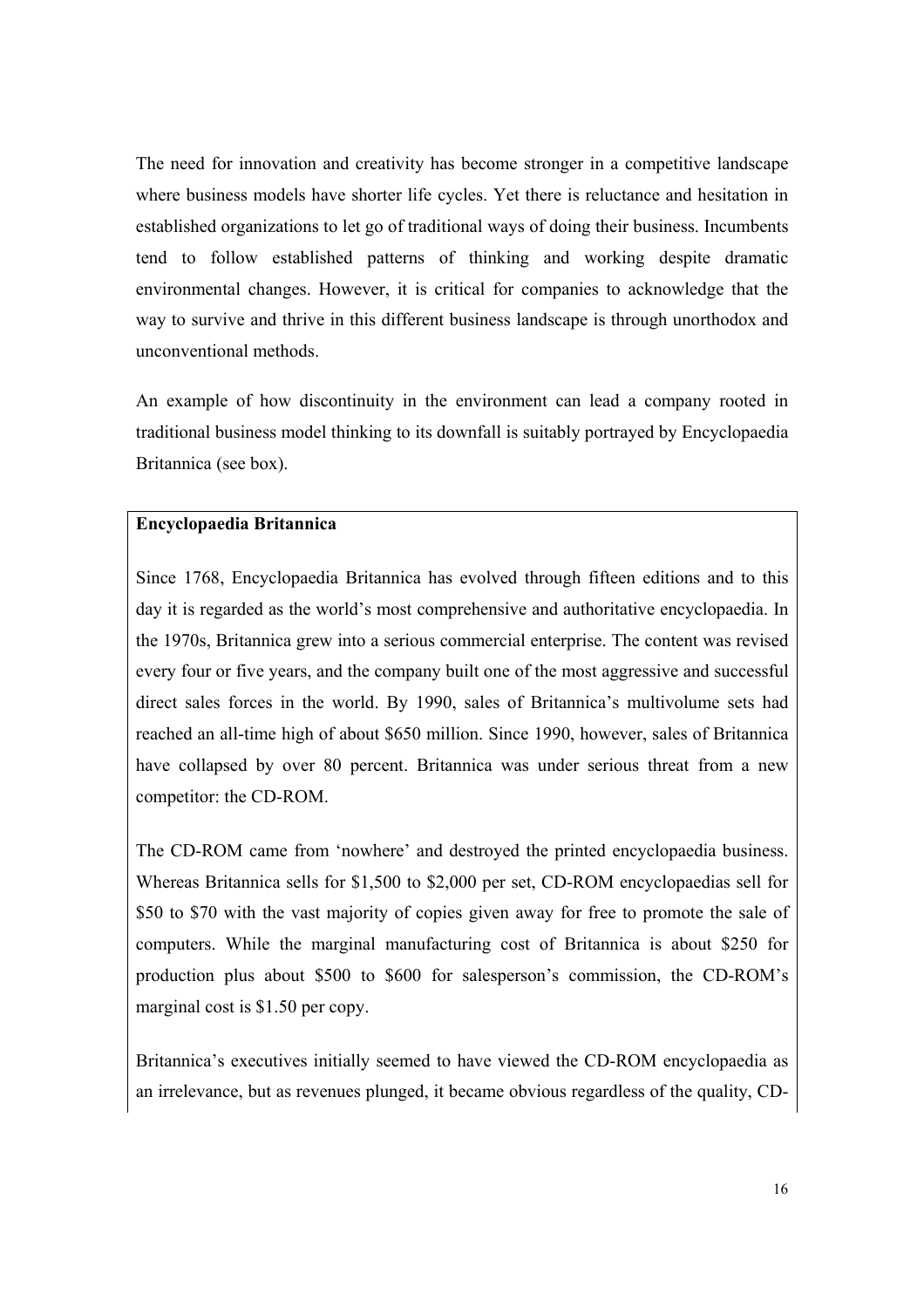ROM encyclopaedias were serious competition. As sales continued to plummet, the company eventually put together their own version of the encyclopaedia.

The CD-ROM version engendered yet another crisis: the CD-ROM version of Britannica could not possibly produce the \$500 to \$600 sales commission its traditional counterpart produced. To avoid a revolt by the sales force, Britannica executives decided to bundle the printed product with its digital counterpart. The CD-ROM was given free to buyers of the multivolume set. Anyone who wanted to buy just the CD-ROM would have to pay \$1,000. The decision appeased the sales force briefly, but did nothing to stem the continuing collapse of sales. In 1995, the company was put up for sale, and after eighteen months it was sold for less than half of the book value. In less than five years, one of the greatest brand names in the English-speaking world, with a heritage of more than 200 years, was nearly destroyed by an inexpensive, plastic disk.

Source: Adapted from Evans and Wurster<sup>59</sup>

## **Generic definition of a business model and its key dimensions**

To understand the concept of new business models, it is important to comprehend exactly what a business model means and what its key features are. There are several knowledgeable case examples and analyses on how traditional business models have changed, or need to be changed, due to changes in technology and globalization. However, despite a widespread intuitive understanding, an analysis by Schmid et al.<sup>60</sup> reveals a confusing and incomplete picture of the dimensions, perspectives, and core issues of business models. The results disclose that there are hardly any explicit references to business models; that an understanding of business models often remains unspecific and implicit; and that consensus on the key elements of business models is lacking.

It is evident that should a company have a comprehensive and cohesive understanding of a business model and its identified key elements at its disposal, it can be a source of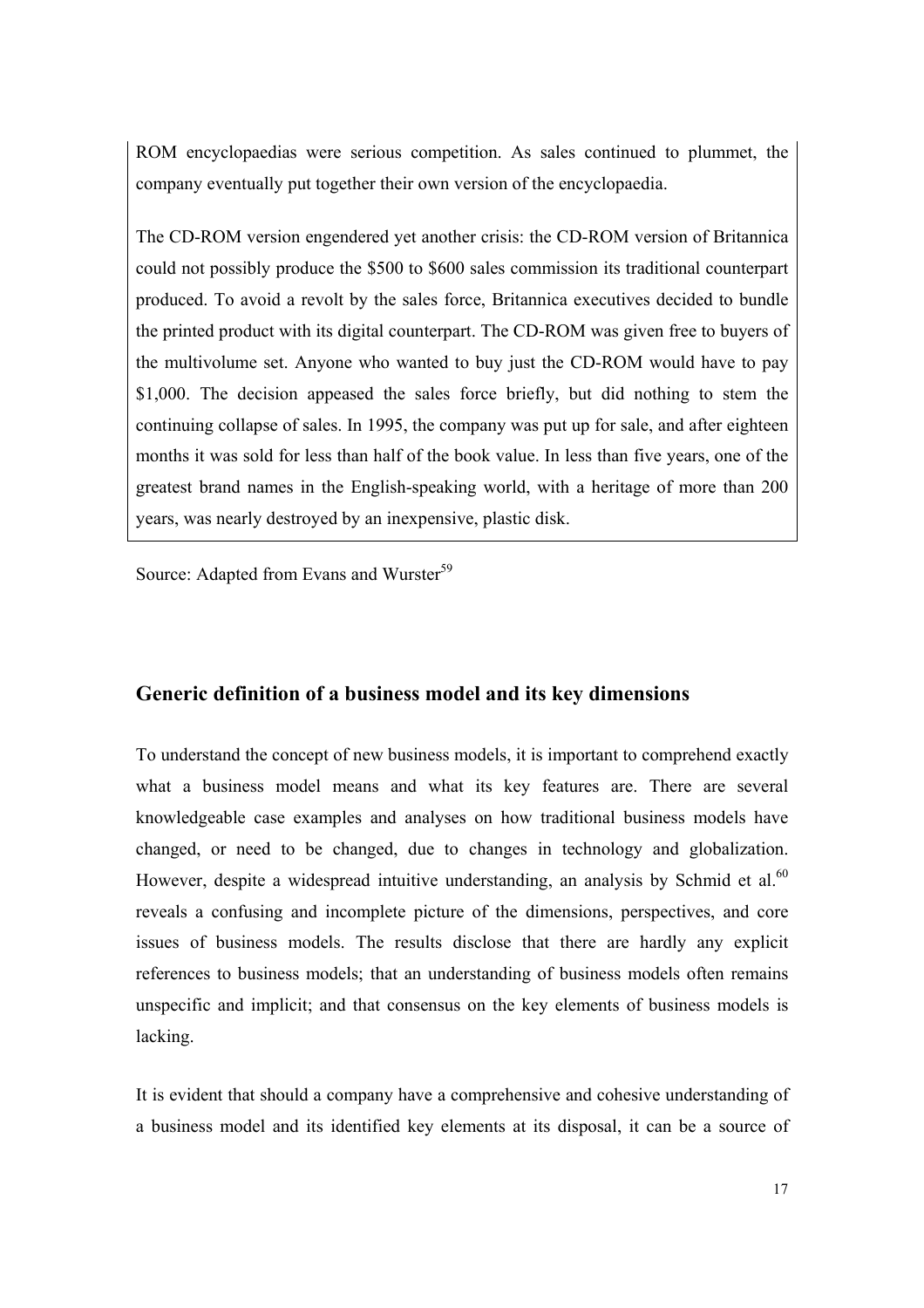competitive advantage and assist management in reinventing the company and/or their industry. As a starting point, Timmers<sup>61</sup> provides a useful definition of a business model as being:

- an architecture for the product, service and information flows, including a description of the various business actors and their roles;
- a description of the potential benefits for the various business actors; and
- a description of the sources of revenues.

On the basis of a general understanding of what business models seem to be, it is essential to comprehend the various key components, dimensions, and frameworks of business models.

## **Review and comparison of approaches to the concept of a business model**

An extant literature review by the authors identified a variety of established business model definitions. These definitions are henceforth selectively analysed and compared to arrive at the generic elements of business models.

- Schmid et al.<sup>62</sup> distinguish six generic elements of a business model: mission, structure, processes, revenues, legal issues, and technology. When designing a business model and applying the framework, Schmid et al*.* emphasize that all six generic elements and the dynamics of the respective elements have to be considered.
- According to Viscio and Paternack,  $63$  a firm's business model comprises five elements: global core (with five key missions: identity, strategic leadership, capabilities, control mission, and capital mission), business units, services, governance, and linkages. This model defines the elements individually as well as collectively, indicating that the model must generate a "system" value in addition to the value from the individual parts. This system value establishes what should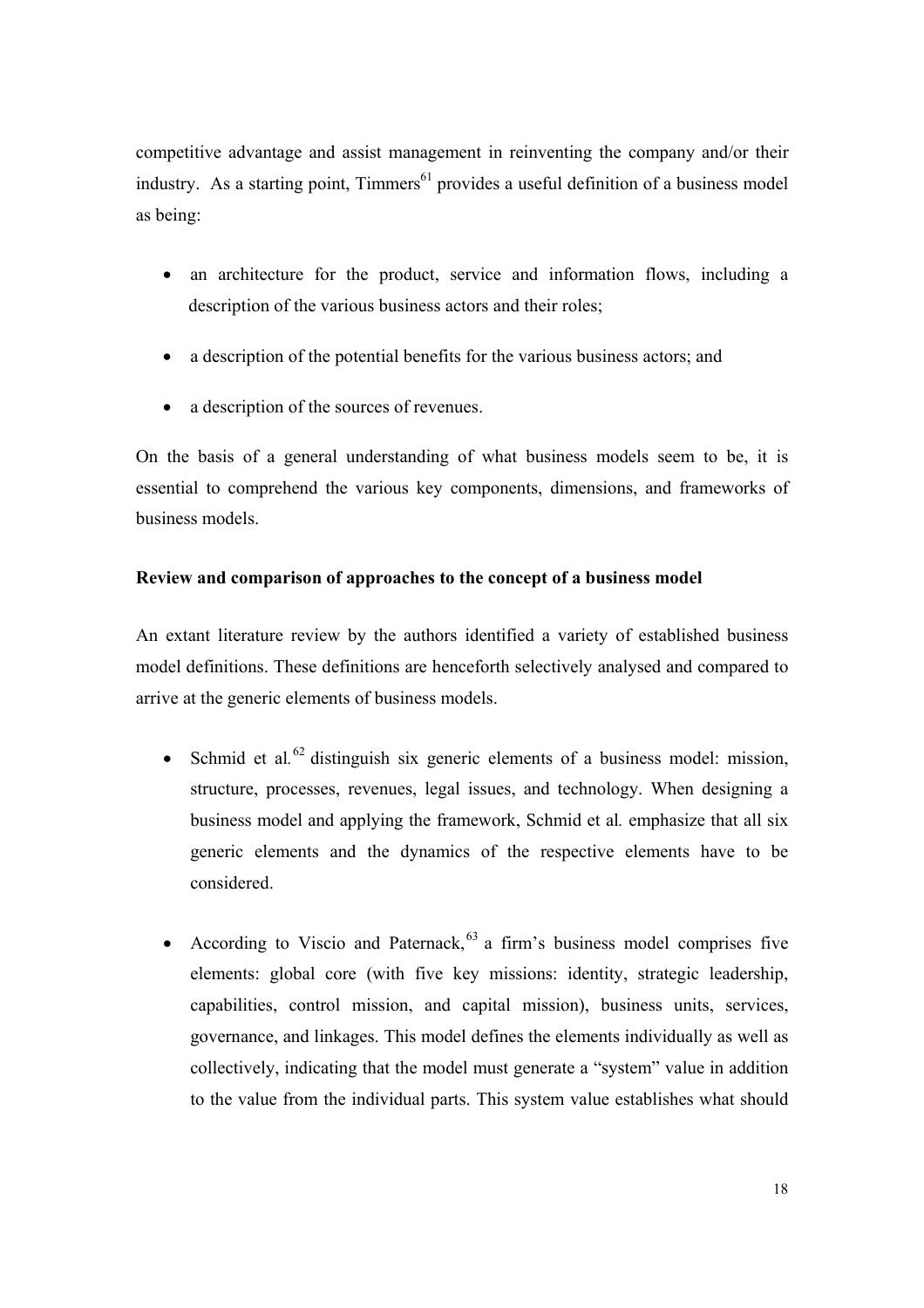be inside and what should be outside the organization. It additionally assists in setting the standards for performance expectations from each of the elements.

• Hamel<sup>64</sup> states that the elements of a business concept and a business model are the same; a business model is simply a business concept that has been put into practice. A business concept comprises four major components: core strategy, strategic resources, customer interface, and value network. Intermediating between the components are three elements (customer benefits, configuration of competencies, and company boundaries) that link and relate the major components.

As is evident from the above descriptions, there are overlapping and common elements among the components and dimensions of business models suggested by the various authors. The next section extracts the central theme from these definitions and proposes an integrated framework of business models.

#### **Towards an integration of (generic) elements and definition of a business model**

Firstly, business models consist of many dimensions and there does not seem to be a single set of dimensions of a business model that applies to all companies and to all industries.65 However, as indicated above, it seems to be generally accepted that the model should enable the creation of value for the various participants in its value chain. Moreover, it must generate a total "system" value that is higher than the sum total value from its individual parts.

From the above analysis of various generic elements of a business model, the term "business model" can be defined as (see Figure 1):

The particular business concept (or way of doing business) as reflected by the business's *core value proposition(s) for customers*; its *configurated value network(s)* to provide that value, consisting of *own* strategic capabilities as well as *other* (e.g. outsourced/allianced) value networks and capablities; and its *leadership*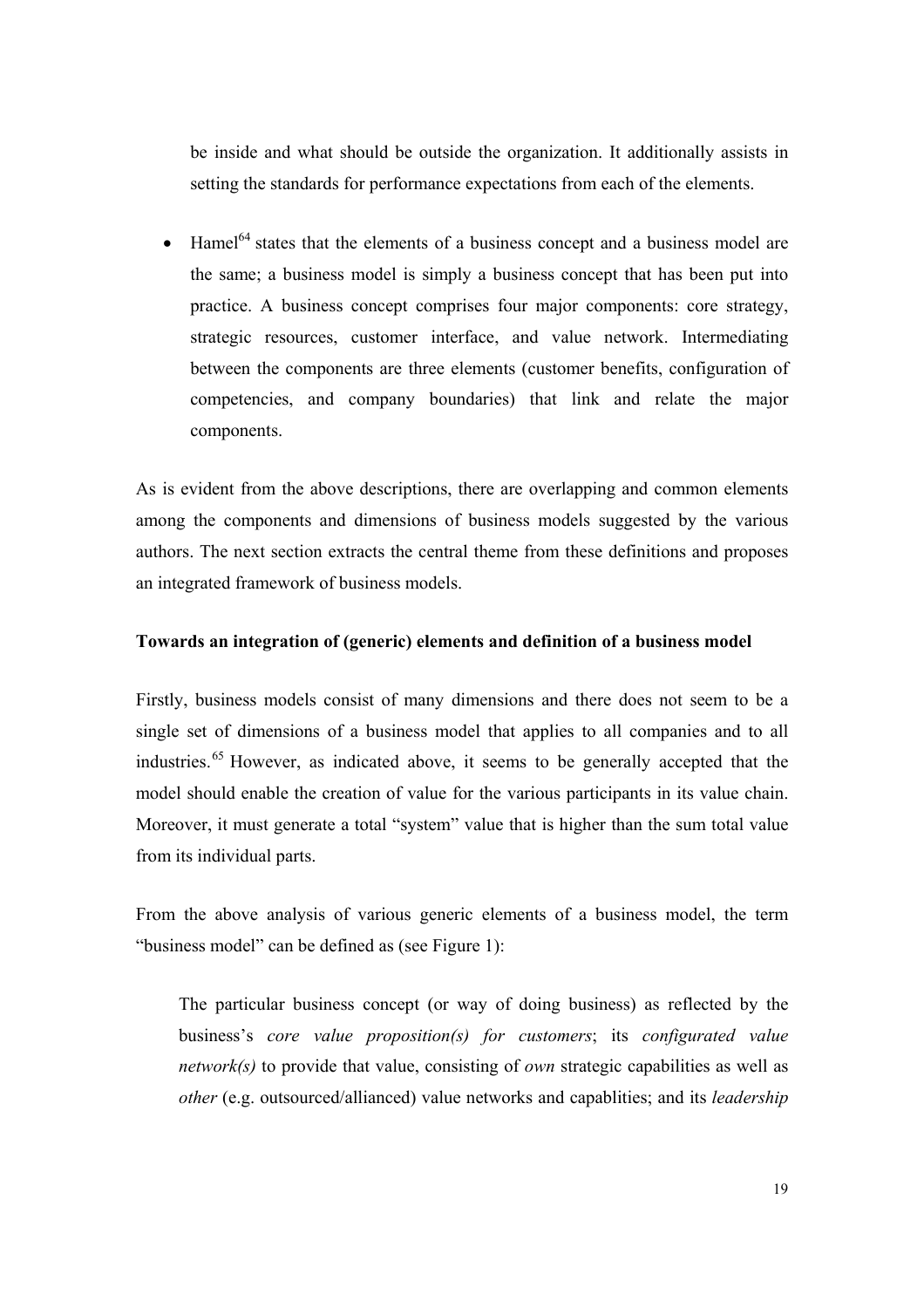*and governance enabling capabilities* to continually sustain and reinvent itself to satisfy the multiple objectives of its various stakeholders (including shareholders).

From this definition the generic elements in business models are now clear:

- new customer value proposition (which could also involve new customer base);
- a new value network configuration for that value creation; and
- leadership capabilities that ensure the satisfaction of all relevant stakeholders.

The key elements of the business model are important sources of competitive advantage in the business landscape. The components of the business model are useful bases for developing evaluation dimensions and tools for new business models, and these are illustrated as a systemic model (or framework) in the next section.



**Figure 1:** Key Elements of a Business Model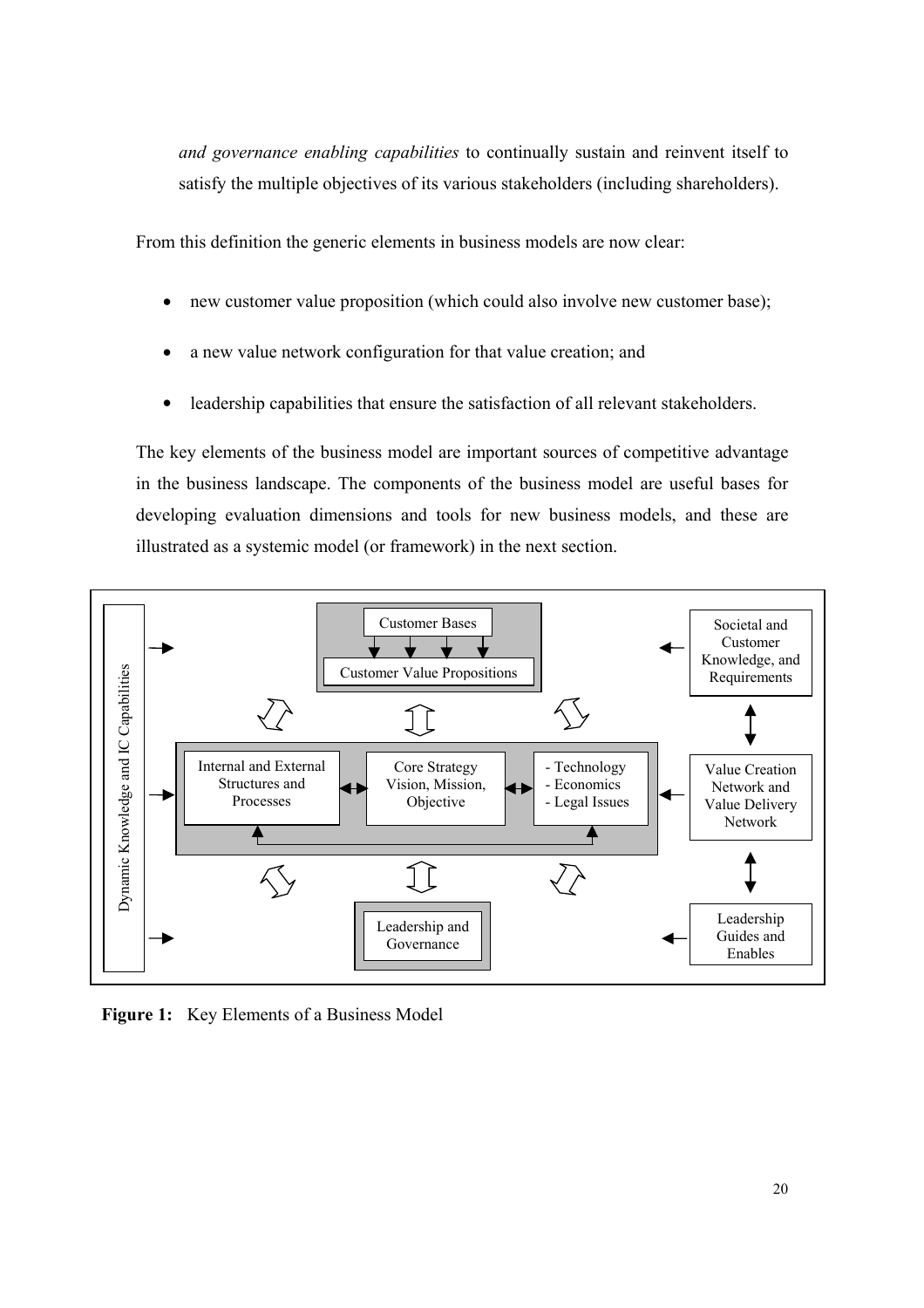## **A systemic framework for developing a new business model**

As indicated previously, traditional strategic management approaches involve a competitive orientation with companies mainly attempting to get better (or "fitter") to achieve unique positions in the existing industry. This is rooted in mechanistic, industry boundary-oriented thinking, with companies striving to continuously improve themselves ("running harder and harder"). In today's more chaotic environment, organizations should rather strive to systemically reinvent themselves ("run differently").

It is possible for organizations to reinvent themselves with systemic strategy approaches, i.e. value propositions for customers enabled by systemic new industry configurations, while still maintaining their existing business models if these are still valid and resulting in profits for the company.66 The latter is indeed very important, as the old business model has to provide the necessary funding for the new business model experimentation and incubation, while it still has relevance to some ('old') customers and value chains. In this section a review of selected approaches to developing a new business model is first provided, and then a systemic integrated framework is proposed.

#### **Review of selected approaches in developing new business models**

Taking into consideration the challenges faced by incumbents in cannibalizing their existing business models and operating in unconventional ways, a number of authors have suggested ways to enable both new entrants and established companies to create new business models, or reinvent existing ones, in their organization and industry. Two prominent approaches are highlighted here:

• *Extended Value Chain Management*: According to Govindarajan and Gupta<sup>67</sup> the business model involves the areas of customer definition, customer value identification, and value chain process design. Accordingly, they have identified three highly interconnected arenas in which the rules of the game can be changed. These include the dramatic redesign of the end-to-end value chain architecture that has reduced costs and/or greatly enhanced value; transformation of the value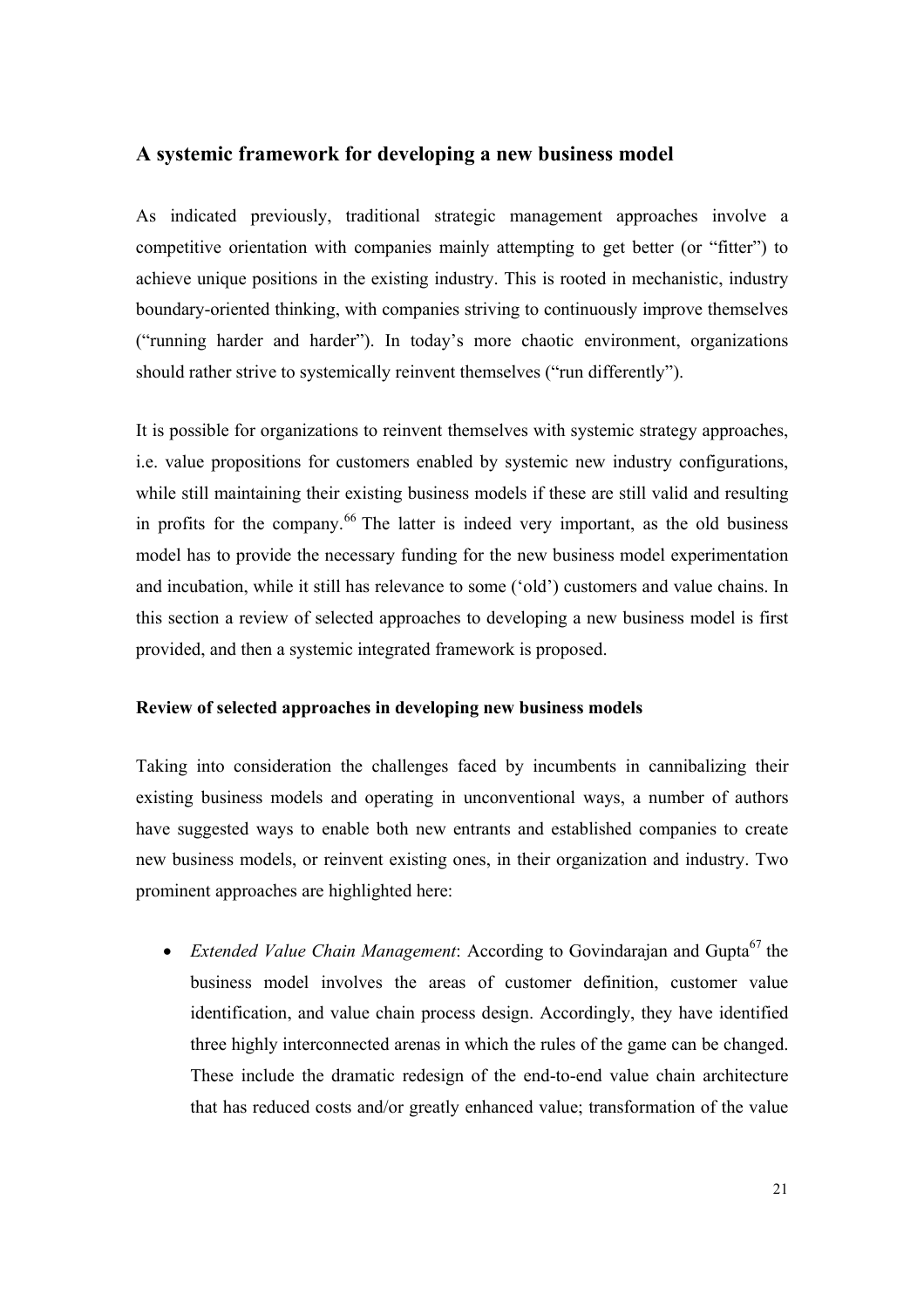customers receive by providing comprehensive new customer solution(s); and redefinition of the customer base by discovering and serving previously hidden customer segment(s).

• *Drivers of Customer Value Creation*: Amit and Zott<sup>68</sup> propose four sources of value creation that demand equal consideration and enhance the value-creation potential of a business. These are: efficiency (e.g. increased information flows and reduced information asymmetries between buyers and sellers); complementaries of products/services as an integrated bundle of products/services; lock-in incentives to create high switching costs for customers and strategic partners; and novelty of the product/service as unique and recognized to be pioneering, thus creating previously unrecognized value.

Both approaches place emphasis on creating value for customers, as a starting point, in developing new business models. This is the basis they use from which viable and successful business models can be created. Accomplishing this will enable new customer value propositions, and this in turn intensifies the firm's ability to reinvent itself and its value chain, and thereby to change the rules of the game in its industry.

It is important to note, however, that it is essential to establish a suitable organizational environment, including appropriate managerial approaches and thinking, to enable new business models to arise. Firstly, organizations should be able to make coherent creativity and innovation an outcome of a company-wide capability that combines a diverse and purposeful set of ideas and viewpoints from people throughout the organization, as well as among stakeholders (e.g. customers, suppliers, distributors) linked to the organization.<sup>69</sup> And secondly, they should also be able to create an environment in which the organization can coherently self-organize and remain competitive by establishing a shared vision/identity and values, creating acceptable degrees of 'disorder' that stimulate creativity, encourage self-learning and promote risk-taking.<sup>70</sup>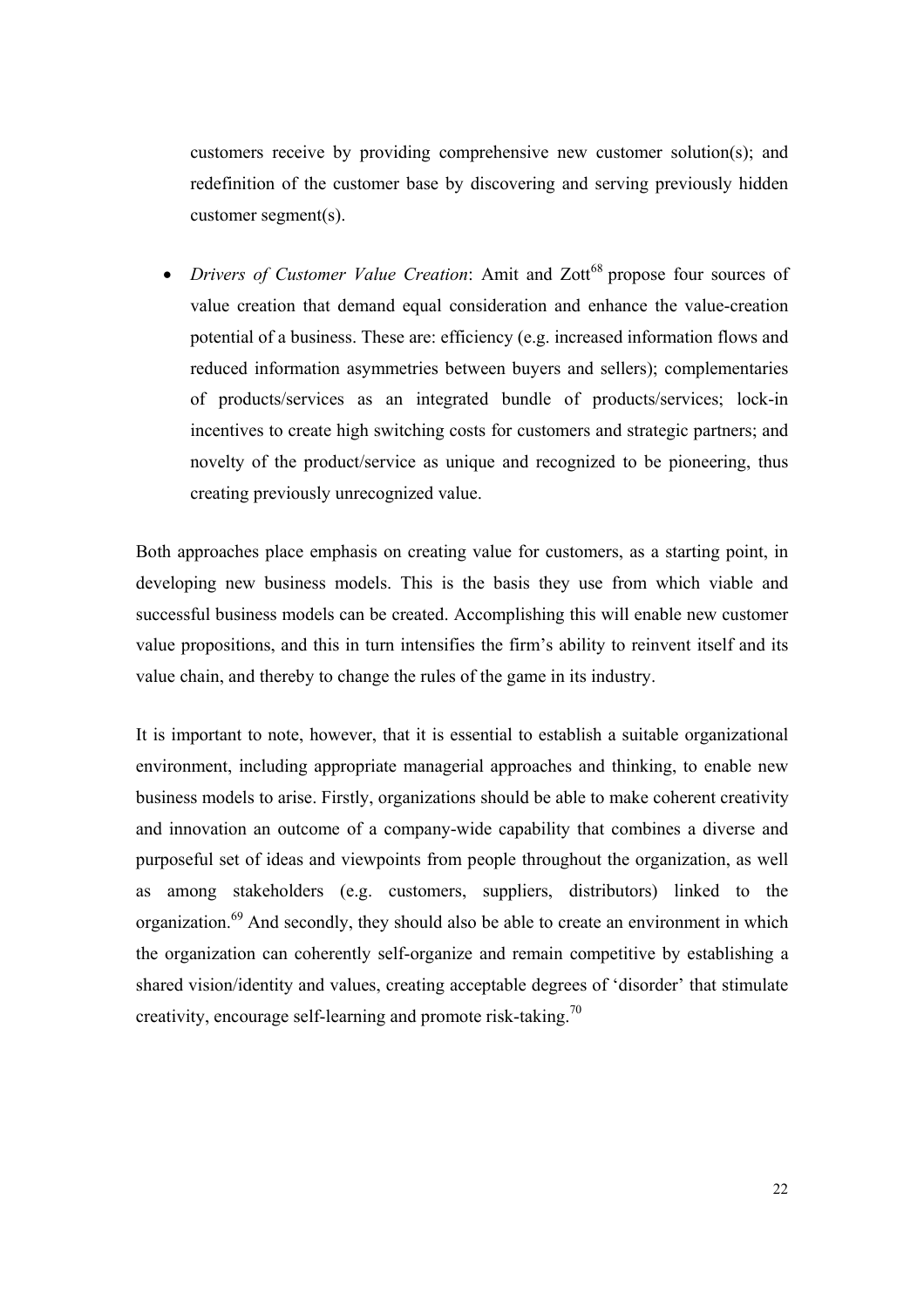#### **Systemic strategy thinking as a prerequisite in networked value creation**

The frameworks for development of new business models suggested in the literature including that of Govindarajan and Gupta, and Amit and Zott reviewed above - consider business models from an individual organization perspective. However, there is a shift to a new strategic management paradigm that views strategic management in broader systemic context, termed 'systemic strategy management' – i.e. the co-shaping of organizational value propositions through systemic organizational capabilities.<sup>71</sup>

Successful businesses are those that co-evolve rapidly and effectively by bringing together resources, partners, suppliers, customers, and other agents to create cooperative networks. This implies that in a "business ecosystem", companies work cooperatively and competitively to generate new products/services, satisfy customer needs, and incorporate future innovations.<sup>72</sup> From an ecosystem perspective, therefore, the strategy focus of an individual firm is to co-shape and co-perform with the other players in the business community and to build co-opted capabilities in the ecosystem.

The critical dimension of an ecosystem is that it is not restricted to an organization's traditional industry, customer base and supply chain, but typically could also span a variety of industries, stakeholders, organizations, and markets and customers. Systemic strategy thinking, then, is the basis of business ecosystems mindset with an understanding of particular phenomena and value-creation possibilities within the context of a larger whole.<sup>73</sup> Figure 2 provides a systemic framework for understanding this co-shaping of the development of new business models.



Figure 2: A systemic perspective of developing new business models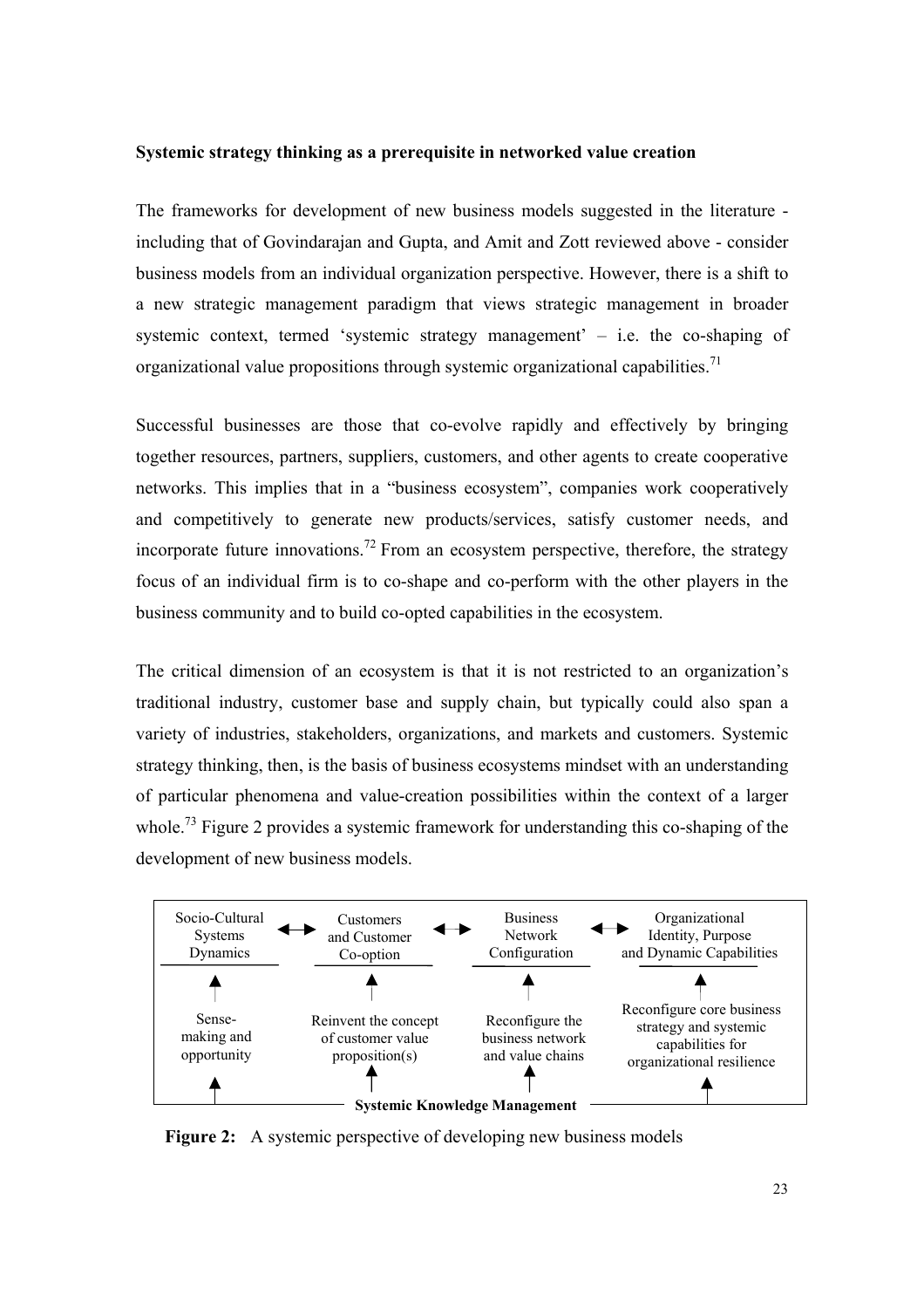The figure indicates that a new business model arises not only from reconfiguring an organization's core business strategy and dynamic capabilities, but also from making sense of socio-cultural dynamics and opportunity gaps, reinventing of customer value proposition(s), and reconfiguring the business network and its value chains.

Due to increased networking, deconstruction, prosumption, and other disruptive changes that are taking place in the business environment, it has been possible to co-shape customer value creation that result in new business models and industries. For example, the web of relationships that networks span sets in motion the flow of knowledge and innovations among co-evolving organizations and individuals (customers, suppliers, producers, competitors, and other stakeholders). These networks transcend the traditional organizational value chains and boundaries, and bring about the creation and sharing of knowledge, innovation, capabilities and skills through both competition and collaboration. This improves and sharpens managerial sense-making of socio-cultural business system dynamics, for managers to guide, cultivate and shape self-organizing creative activities in the organization for the creation and building of new business models .

For example, consider the systemic creation of new customer value: In today's knowledge economy, customers are more informed, knowledgeable, competent and directly reachable. Customers can now become active participants with companies in the "co-creation" of customer value propositions, customer expectations and market acceptance for products and services.

A systemic strategic knowledge management, then, provides the basis for continuous radical innovation and adaptation to the changing environment through co-shaped customer value propositions. This applies similarly to all stakeholders in value chains, e.g. suppliers and distributors, not only inside traditional value chains but in the strategic business ecosystem. Therefore, its generation and utilization should be strategically managed, in a systemic way, to enhance the dynamic capabilities of the individual company.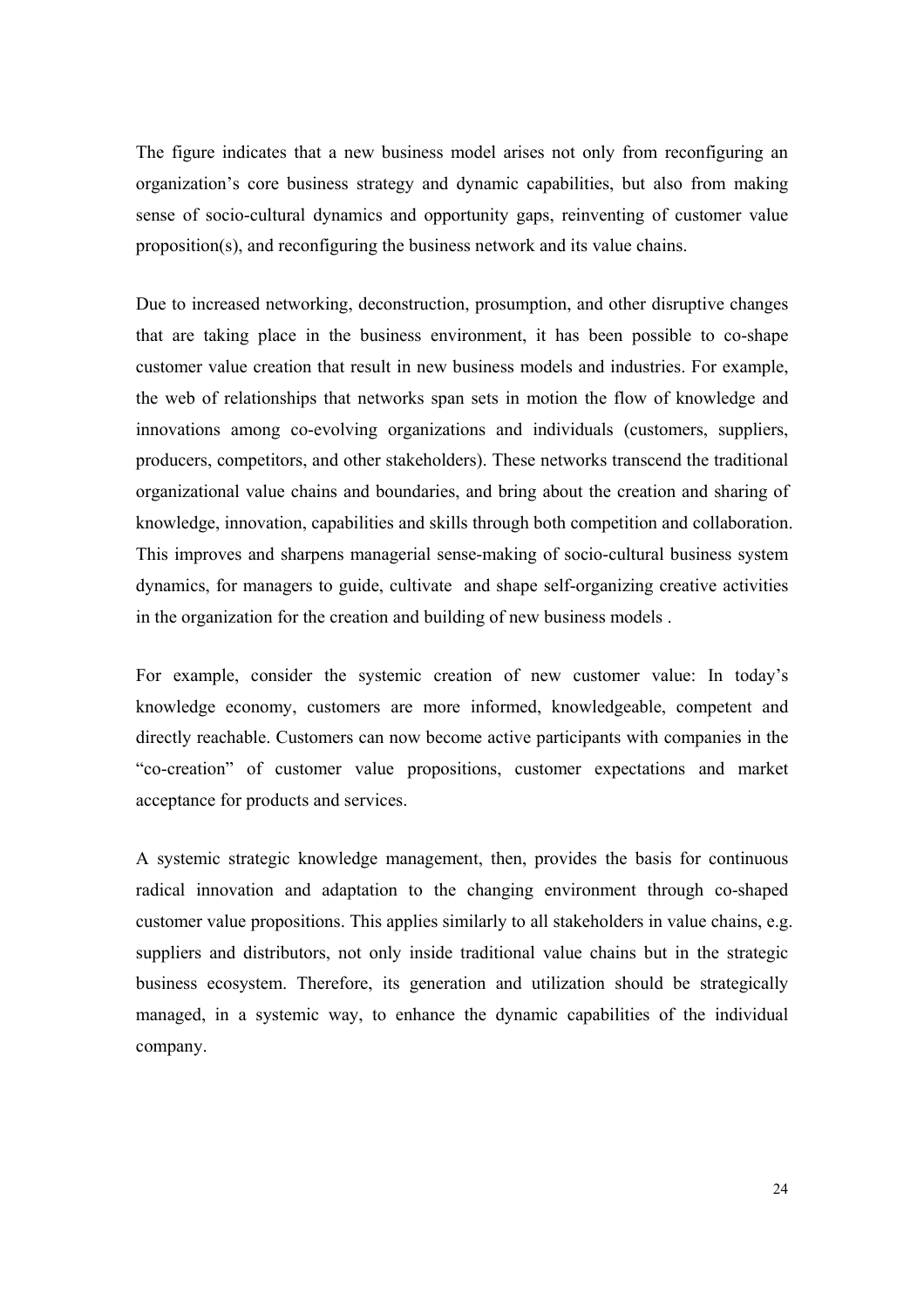# **The wheel of business model reinvention: how to operationalize and measure the development of new business models**

Traditionally, the success or effectiveness of a business strategy could be evaluated in terms of well it: fits the general external environment (political/legal, sociocultural, technological, economic, demographic, and global aspects of the outside world); fits the industry in question (Porter's five forces); consider environmental trends, identify success factors and deal with the ramifications; and takes advantage of the firm's current core competencies, or call for acquiring core competencies, necessary for the strategy to succeed.<sup>74</sup>

This "fitting" concept of an organization was mostly used for existing business models and applied in an analytical context, and should not be confused with the concept of organizational fitness, i.e. dynamic capabilities for systemic adaptive and reinventive activities. The challenge that arises is how to operationalize the dimensions of new model creation, as depicted in Figure 2, and how to evaluate proposed new business models within the uncertainty, unpredictability, and rapid change in the business environment.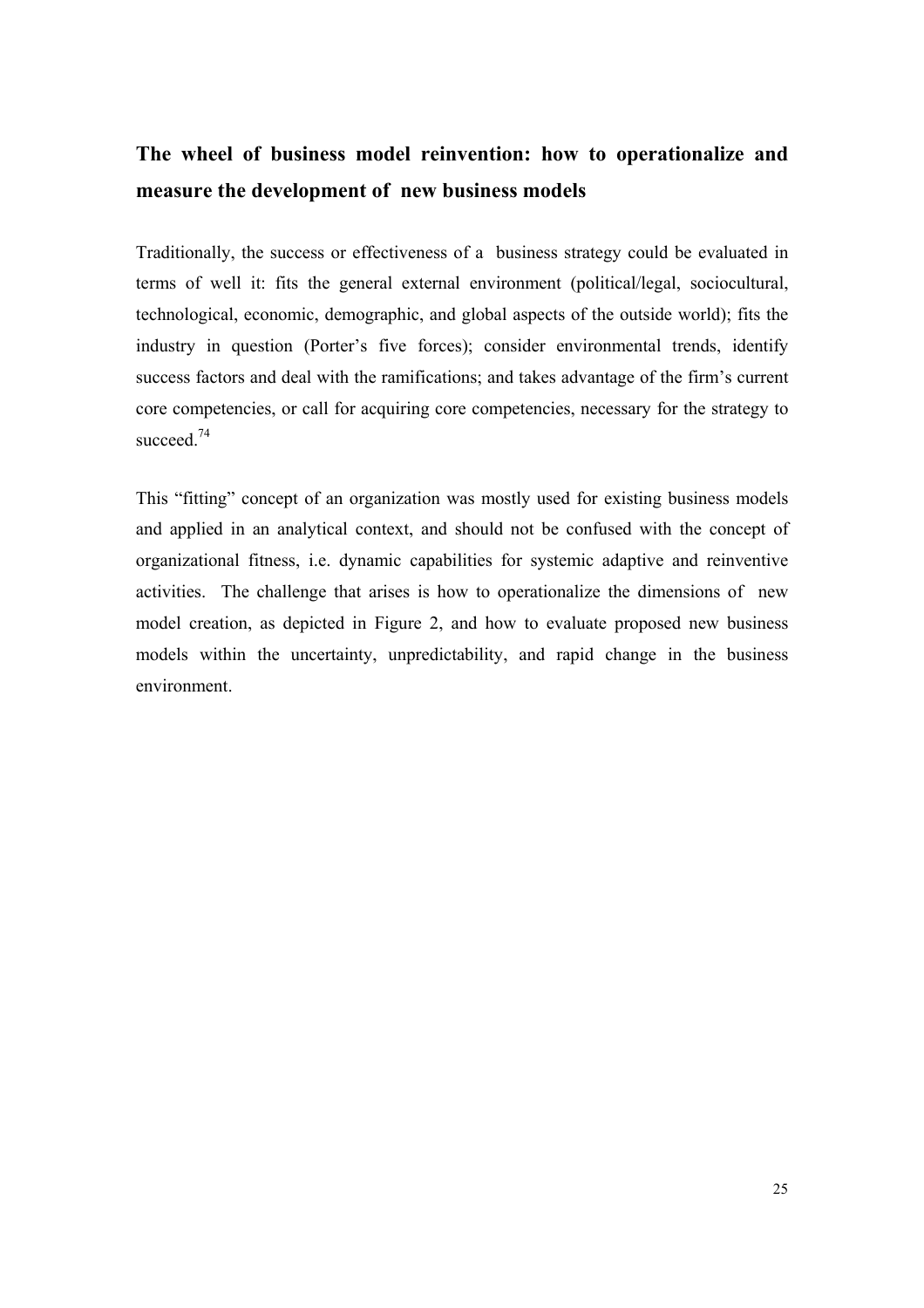Figure 3 depicts the four-dimensional tool of business reinvention by making sense of environmental changes and the relevance of a possible new business model.



**Figure 3:** Wheel of business model reinvention

The wheel of business model reinvention consists of four dimensions:<sup>75</sup>

• *Customer sensing* (including new customer value propositions): refers to the relative ease of acceptance of a new value proposition.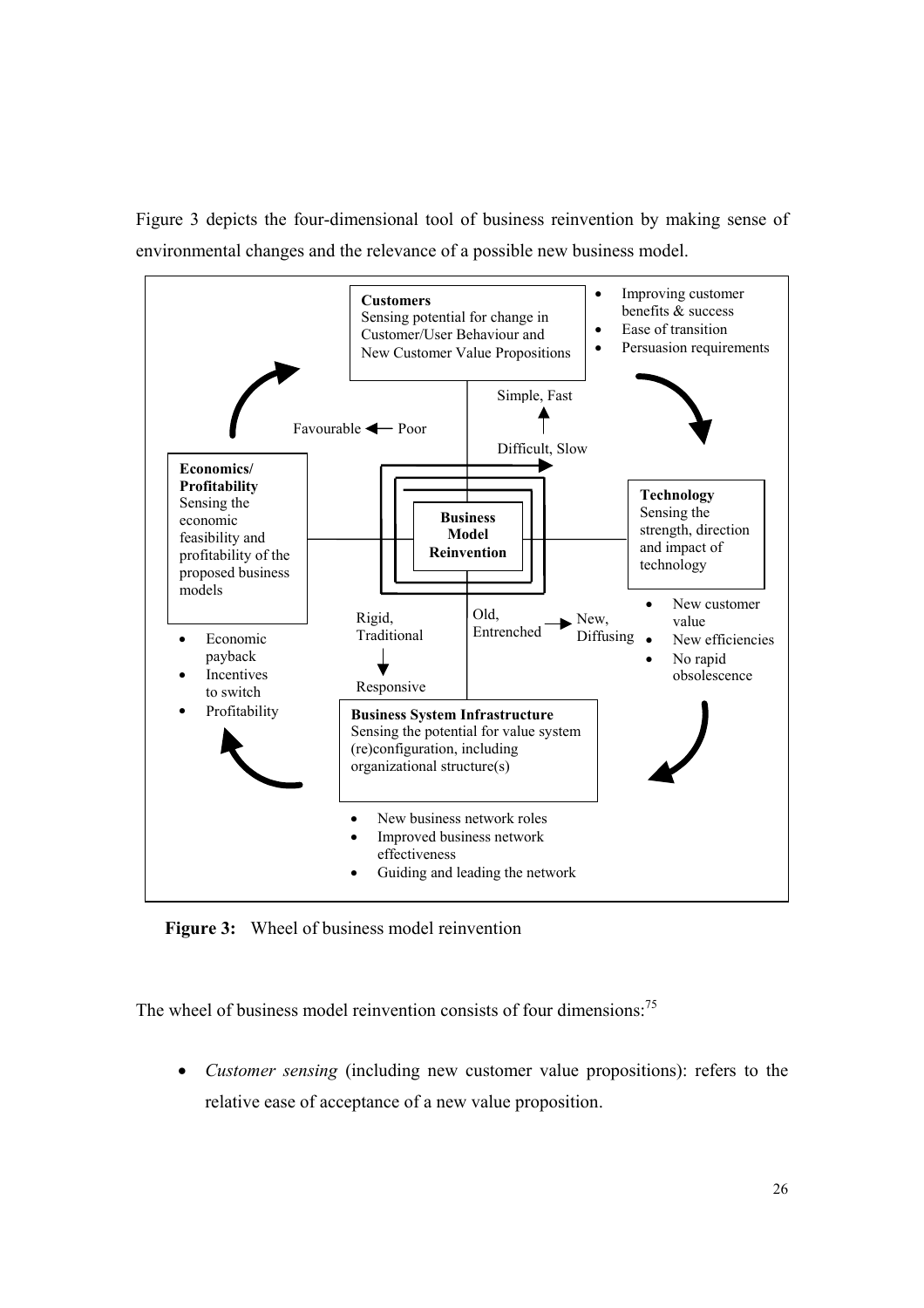- *Technology sensing*: indicates the relative strength, direction and impact of technology on new customer value and the business network.
- *Business infrastructure sensing* (organizational and business network infrastructure): refers to the relative responsiveness of the traditional business network to reconfiguration, or relative ease of a new business network configuration.
- *Economics/profitability sensing*: indicates the relative economic feasibility and profitability of the proposed model.

The closer the results are to the outer limits of the figure, the more likely it is for business model reinvention. Whenever, for instance, new technologies emerge, new businesses are likely to be created, and competitive advantages could accrue to effective first (prime) movers and/or early movers and close followers. The framework takes into account the dynamic nature of business models and, moreover, considers critical dimensions, such as customer value creation, economic feasibility and the impact of technology and business infrastructure.

The wheel illustrates the interactive (systemic) flow from all four dimensions in business model reinvention. Organizations seek ways of creating customer value propositions with products/services that are innovative and that satisfy generic underlying needs. Suitable technology should be in place that can easily leverage efficiency and the new customer value. The business system infrastructure, in turn, should be configured in such a way that would enhance the customer value that has been created and being offered. Finally, all the endeavours that have hitherto been undertaken should be economically feasible to benefit all those involved in the reinvention process, as well as in newly configured value chains. Organizations should continuously attempt to reinvent themselves, hence, the wheel starts all over again with sensing customer needs and the potential for creating new customer value propositions and resumes with the rest of the framework's dimensions.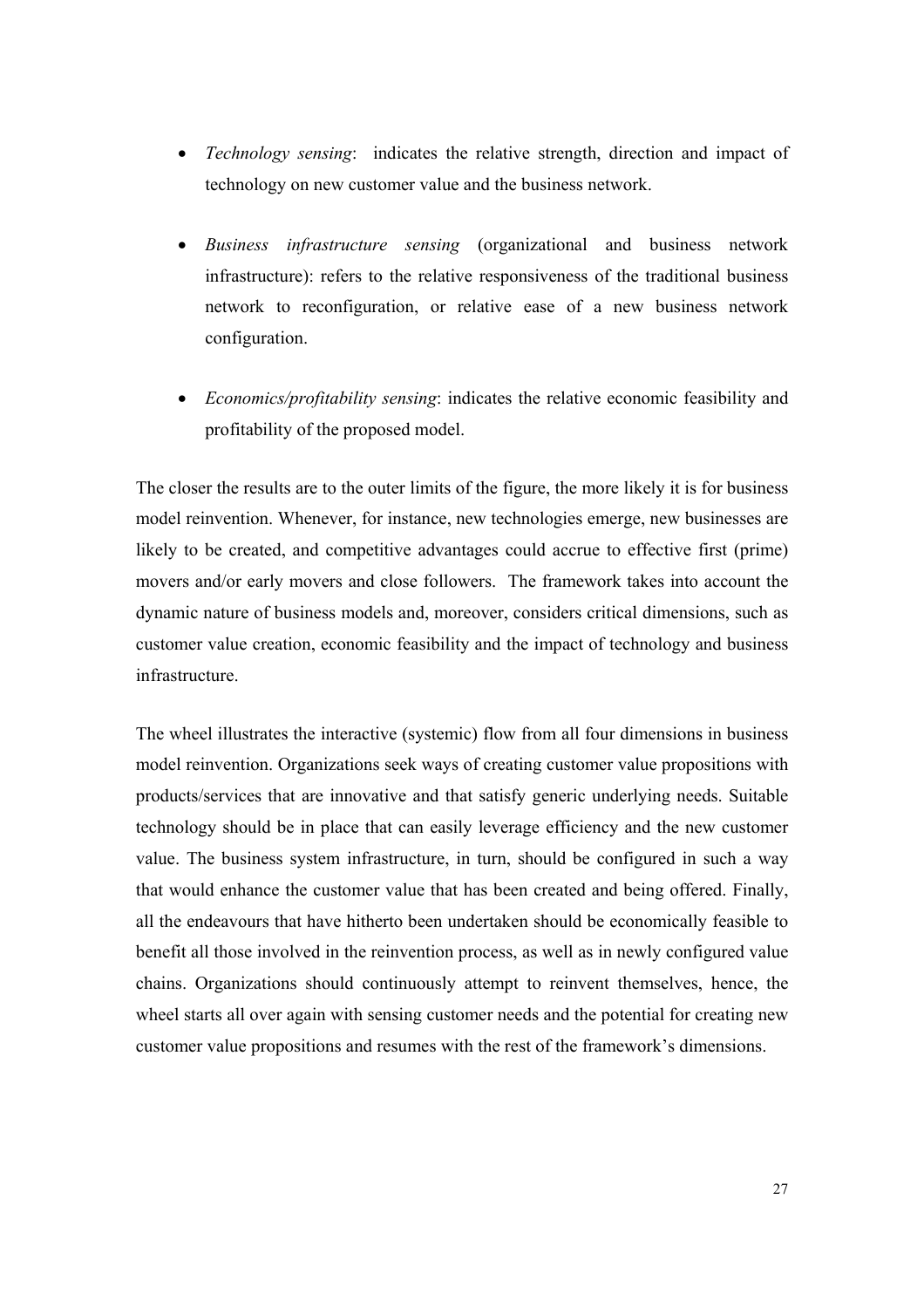## **Application of the wheel**

There are numerous examples of organizations that have both reinvented themselves and their industry. Companies such as  $IKEA^{76}$  and Wal-Mart<sup>77</sup> have succeeded in "changing" the rules of the game" and becoming drivers of their industries by discarding conventional beliefs and established ways of doing business. For the purpose of this study the companies BRL Hardy and Dell are used as demonstrating examples.

## **BRL Hardy's New Business Model in the Global Wine Industry**

Among many companies in the global wine industry, one that took advantage of others' inflexibilities was BRL Hardy, an Australian wine company that defied many of the wellentrenched traditions of international wine production, trading, and distribution – despite the fact that its home country produces only 2% of the world's wine.

From a 1991 base of \$31 million in export sales – much of it bulk for private labels and the rest a potpourri of bottled products sold through distributors – Hardy built its foreign sales to \$178 million in 1998, almost all of it directly marketed as branded products. The insight that triggered this turnaround was the realization that for a lot of historical reasons, the wine business – unlike the soft-drinks or packaged-foods industries – had very few true multinational companies and therefore very few true global brands. This was a great opportunity waiting to be seized.

The inflexibility of the European practice could be attributed to labelling wines by region, subregion, and even village. A vineyard could be further categorized according to its historical quality classification. The resulting complexity not only confuses consumers but also fragments producers, whose small scale prevents them from building brand strength or distribution capability. This created an opportunity for major retailers to overcome consumers' confusion, and capture more value themselves, by buying in bulk and selling under the store's own label.

For decades, BRL Hardy's international business was caught in this trap. It distributed its Hardy label wines to retailers through local agents and sold bulk wine directly for private labels. But the company's insight, and its willingness to change the rules of the game on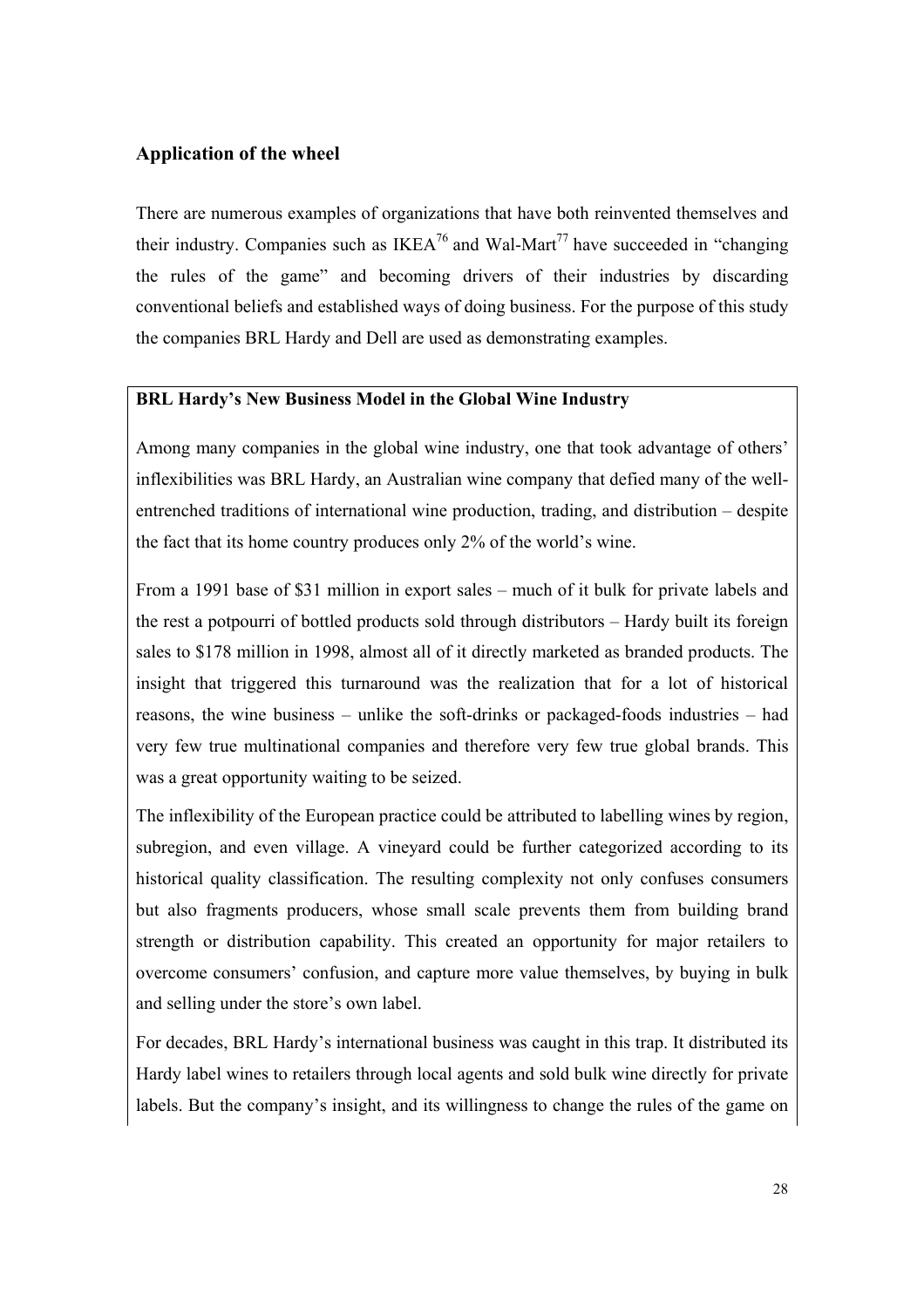both the demand and supply sides, gave it a way out. First, new staff was appointed and new resources allocated to upgrade overseas sales offices. Instead of simply supporting the sales activities of distributing agents, they took direct control of the full sales, distribution, and marketing. Their primary objective was to establish Hardy as a viable global brand. The company's supply-side decision was even more significant. In order to exploit the growing marketing expertise of these overseas units, Hardy encouraged them to supplement their Australian product line by sourcing wine from around the world. Not only did Hardy offset the vintage uncertainties and currency risks of sourcing from a single country, it also gained clout in its dealings with retailers. By breaking the tradition of selling only its own wine, Hardy was able to build the scale necessary for creating strong brands and negotiating with retail stores.

The advantages have been clear and powerful. The company's range of wines – from Australia as well as France, Italy, and Chile – responds to supermarkets' needs to deal with a few broad line suppliers. At the same time, the scale of operation has supported the brand development so vital to pulling products out of the commodity range. Results have been outstanding. In Europe, the volume of Hardy's brands has increased 12-fold in seven years, making it the leading Australian wine brand in the huge UK market, and number two overall to Gallo in the United Kingdom. And branded products from other countries have grown to represent about a quarter of its European volume. Hardy has evolved from an Australian wine exporter to a truly global wine company.

Source: Adapted from Bartlett and Ghoshal<sup>78</sup>

BRL Hardy's radical strategy of introducing a new competitive business model challenged the industry's established rules of competition by taking advantage of others' inflexibilities and deep-rooted traditions in international wine production, trading, and distribution. With systemic sense making, and application of the wheel of business model reinvention, Hardy discovered new customer value by providing novel solutions for consumers, new value for small scale wine producers, as well as for distributors and other partners. Its business system infrastructure was reconfigured to appoint new staff and allocate new resources. In addition, the value system was reconstructed to enable the company build a strong brand image with the necessary marketing and distribution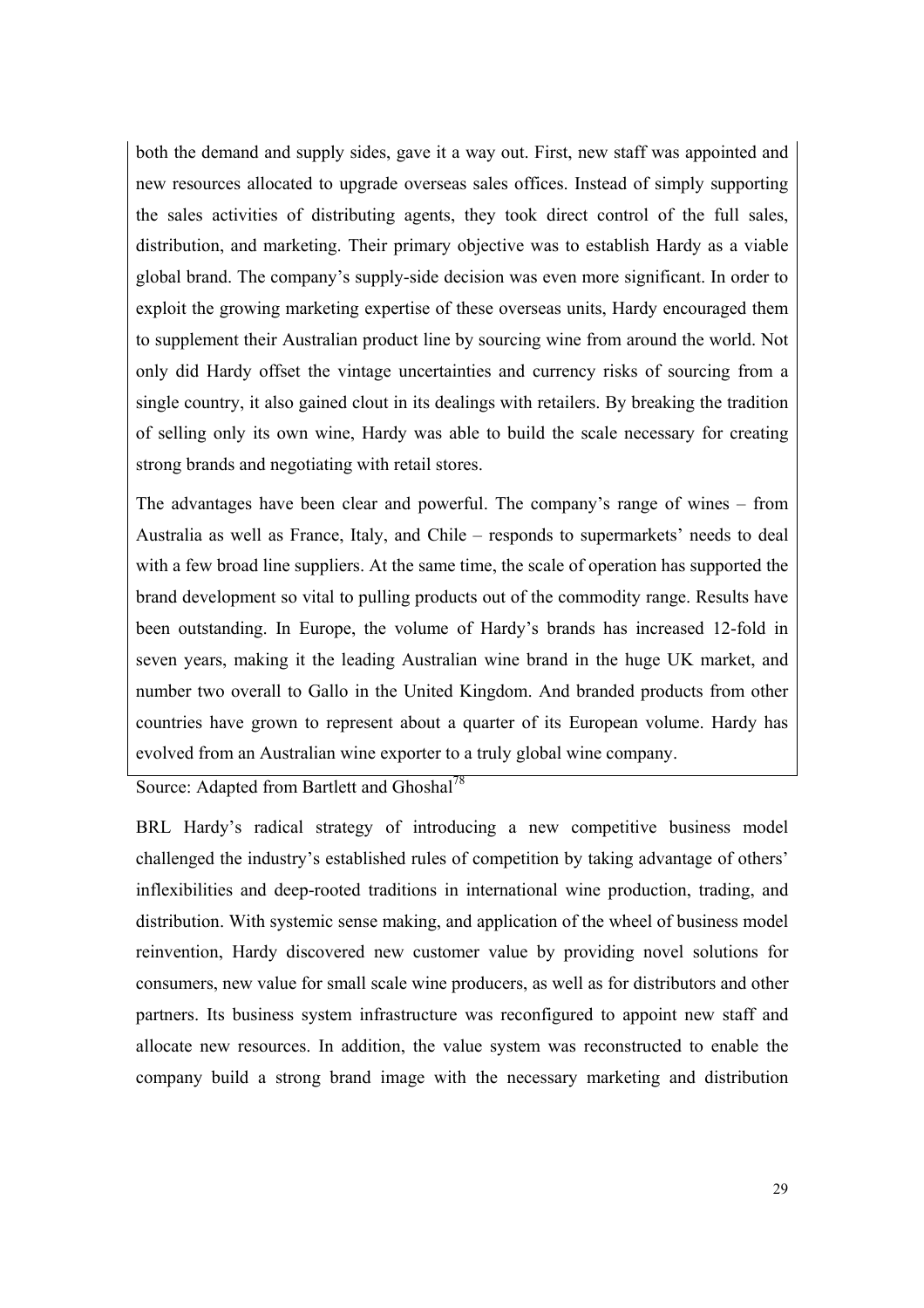capabilities that supported it. Finally, Hardy's profitability from such an undertaking is obvious – it became one of the leading wine brands worldwide.

## **How Dell Redesigned The Traditional Industry Value Chain**

The traditional value chain in the personal computer industry could be characterized as "build-to-stock". PC manufacturers designed and built their products with preconfigured options based on market forecasts. The products were first stored in company warehouses and later dispatched to resellers, retailers, and other intermediaries, who typically added a 20 to 30 percent markup before selling to their customers. Manufacturers controlled the upstream part of the value chain, leaving the downstream part for middlemen. Retailers justified their margins by providing several benefits to customers: easily accessed locations; selection across multiple brands; the opportunity to see and test products before purchasing; and knowledgeable salespeople who could educate customers regarding their choices.

Two trends in the 1980s allowed Dell to radically reengineer the value chain. First, corporate customers were becoming more sophisticated and experienced technology users and no longer required intense personal selling by salespeople. Second, the different components of a PC (monitor, keyboard, software, and so on) became standard modules, permitting mass customization in system configuration.

When Dell developed its "direct" model, it dramatically transformed the value chain architecture by departing from the industry's historical rules on several fronts:

- It outsourced all components, but performed assembly.
- It eliminated retailers and shipped directly from its factories to end customers.
- It took customized orders for hardware and software over the phone or via the Internet.
- It designed an integrated supply chain linking its suppliers closely to its assembly factories and the order-intake system.

Dell created a "virtuous" cycle by rewriting the rules of the PC industry, customconfiguring PCs through direct dealings with end users. Customer intimacy gave Dell superior forecasting ability, which allowed it to pursue JIT manufacturing with very low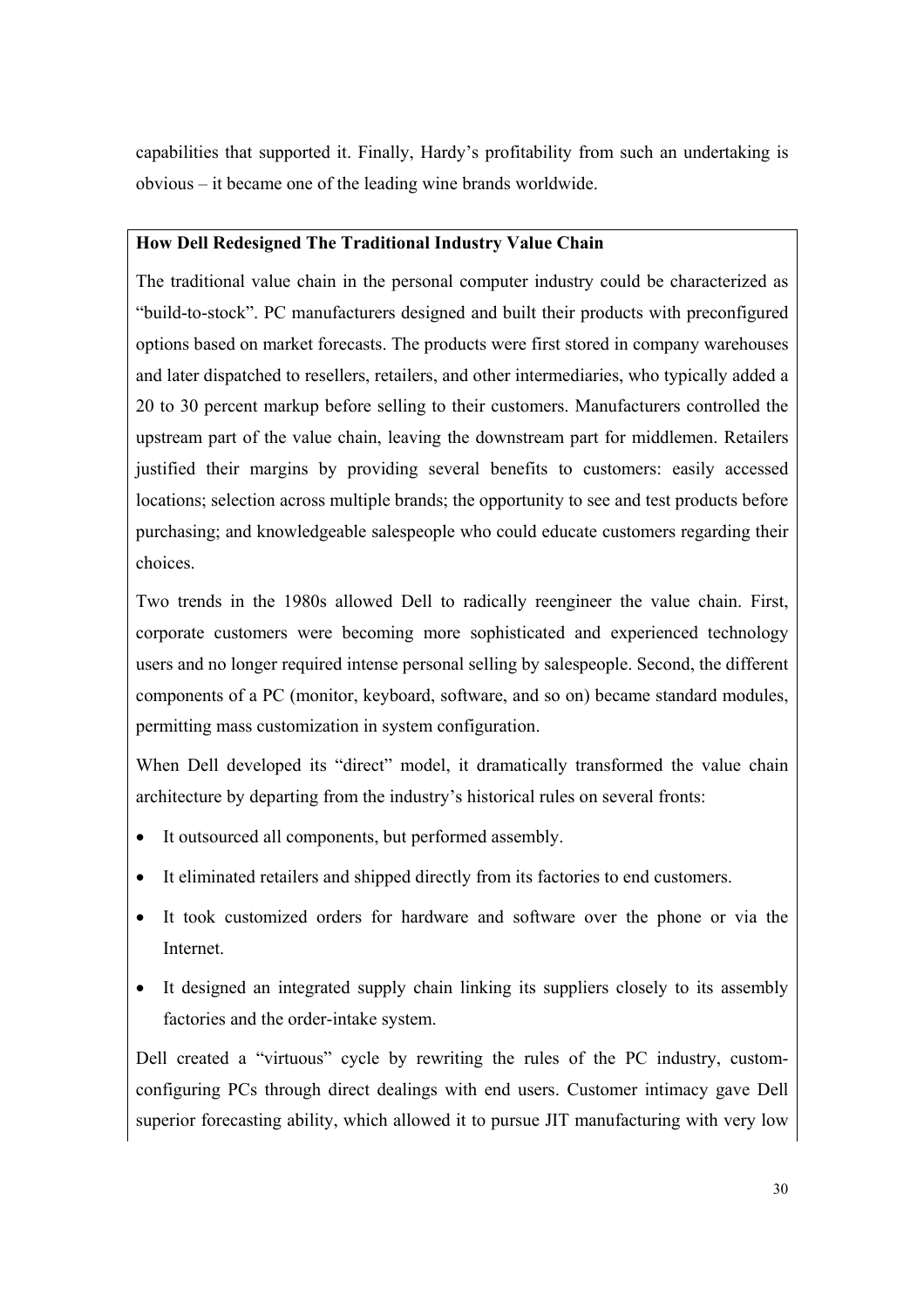levels of finished goods and components inventory and little risk of stock-outs. Radical reductions in inventory lowered costs and also enabled Dell to be first to market with the latest products. The net result was that Dell had the dominant share of the PC market, which in turn led to more customer contacts - thereby starting the cycle all over again.

The new value chain architecture also enabled Dell to globalize faster and more profitably than its competitors for two reasons. First, Dell's direct model yielded the same benefits in non-U.S. markets as it did at home. Second, because of its direct channel, Dell did not require access to local distribution channels and so faced lower entry barriers into foreign markets.

Competitors such as IBM and Compaq probably found it difficult to imitate and neutralize Dell's direct model for fear of alienating their dealers. The bulk of these companies' sales came through third-party dealers. If they set up direct channels, their distributors, retailers, and resellers would be upset at the loss of market share, and the companies could not run the risk of angering their critical constituency.

Source: Adapted from Govindarajan and Gupta<sup>79</sup>

Two major disruptions in the computer business led Dell to reconfigure its value chain dramatically: customers' increased knowledge and experience in technology, and the capacity for mass customization of PC system configurations. Accordingly, the company redesigned its value creating activities so that it became efficient and effective in targeting its customers and enhancing customer value. Dell's radical value chain enabled the company, together with its competitors' organizational ineptness to do the same, to become a worldwide leading PC firm. Dell had to apply superior sensing skills, and abilities to develop new customer value and effective value chain configurations.

## **Conclusion**

Recent changes in the business landscape have brought about the deconstruction of traditional boundaries and relationships (organizational, industrial, national and global); creation of new industries and new business models; and has made knowledge, innovation and self-renewal sources of sustainable competitive advantage. And yet, many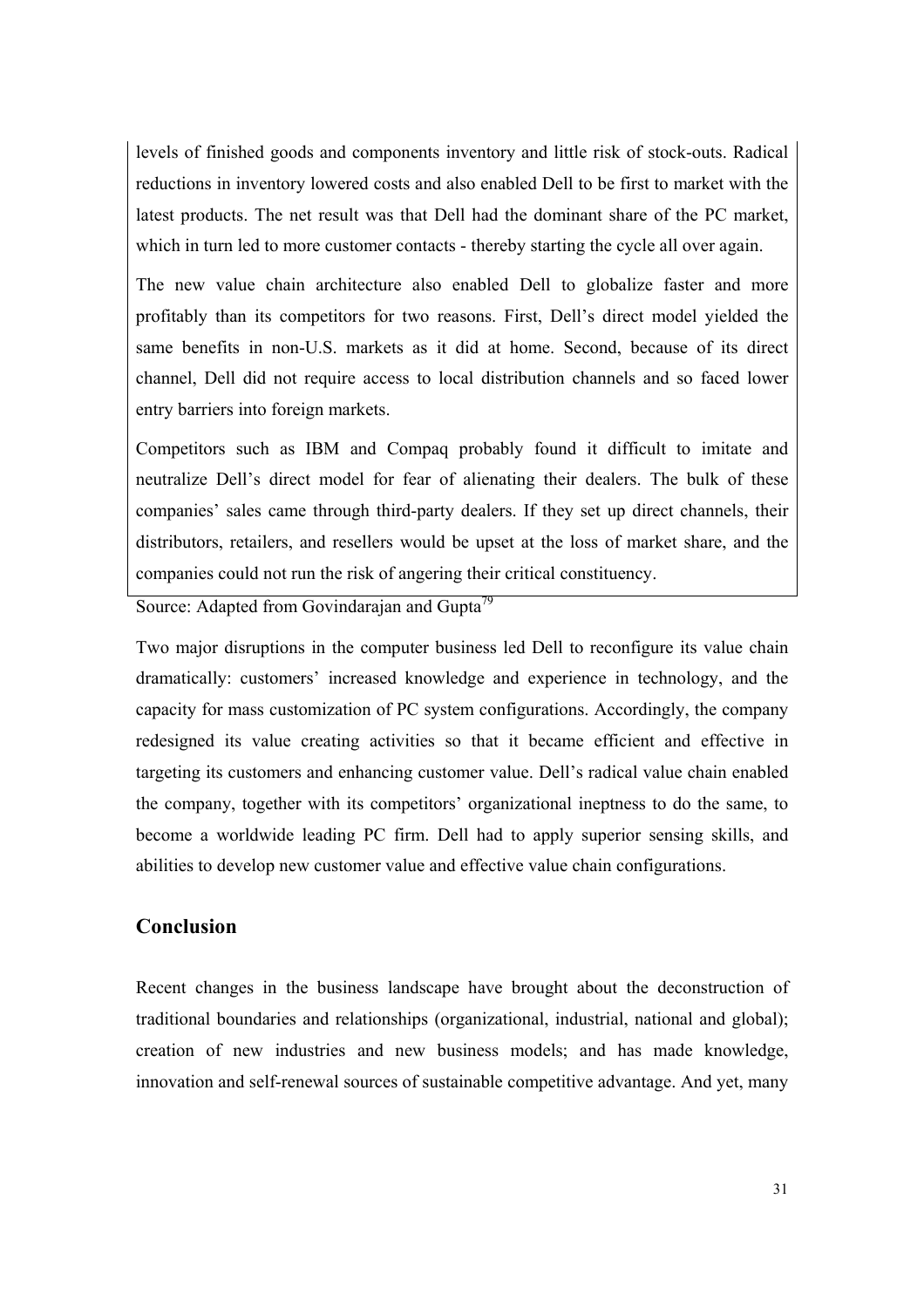established companies find it hard to escape organizational inertia caused by existing industry orthodoxy and mindsets.

The driving forces behind the changes and unpredictability of the business landscape challenge the traditional approaches to strategic management. In the present-day turbulent environment, new problems cannot be tackled by "old remedies" such as continuous improvement. On the contrary, they require new, radically different solutions that test and challenge the fundamental make-up of conventional strategic management thinking and practices. The real challenge for most organizations, therefore, is not whether the rules of the game will change (because they will); rather, will they make the necessary radical transformation required of them to take the initiative.

The paradoxical situation of creating new business models while both benefiting and cannibalizing existing models may seem like destroying an organization that companies spend their resources on in perfecting. However, systemic strategic management does not mean a complete and/or instantaneous discarding of the existing organizational business model. It rather means to initiate, experiment with, and develop new business models alongside the management of traditional business models – a paradoxical and systemic mindset, with application of appropriate frameworks and tools.

Disrupting and even discarding traditional means of doing business seems risky for established companies. However, provided that organizations innovatively reinvent organizational and industry configurations that result in new customer value propositions, as well as sensible value for all value chain stakeholders, companies can achieve new bases of sustainable competitive advantage in today's fast changing business environment – until the next wave of business model reinvention. The latter indicates that the era of organizational 'comfort zone' is finally over – at the peak of success is the greatest danger for any organization. The implication is that the search for business model reinvention in today's world is a continuous process.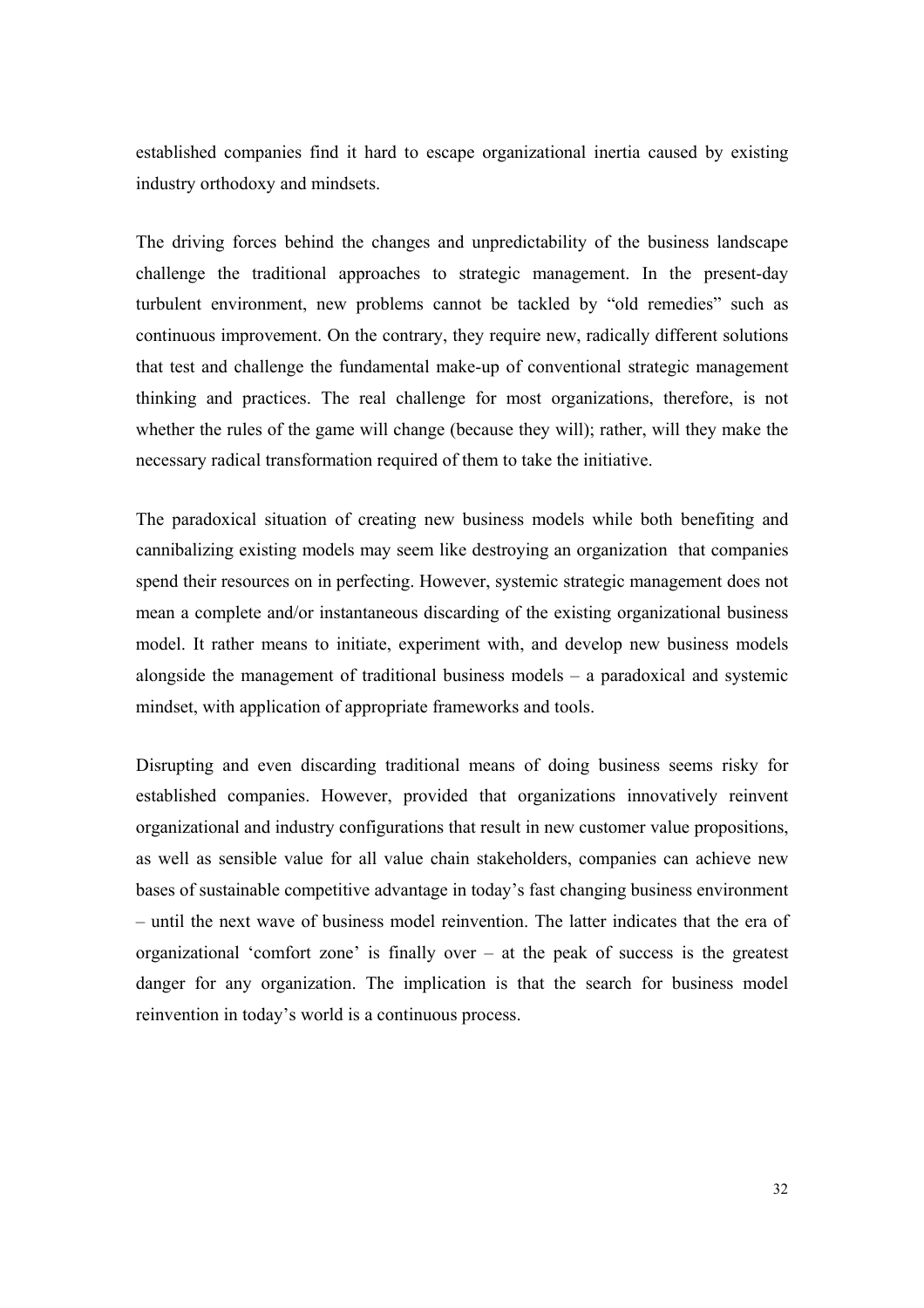## **Managerial Implications:**

This article provides executives and managers with a systemic perspective of developing new business models in addition to a powerful tool - the wheel of business model reinvention. With a systemic view of the environment (from a business ecosystem perspective), they can co-shape new customer value creation and develop new business models with other key players in the business community. The wheel of business model reinvention furthermore provides a valuable means of making sense of the environment and of proposed business models. These include critical dimensions of new customer value propositions, enabling technology, reconfiguration of the value system, and the economic feasibility of a new business model.

It is also crucial to recognize that executives and mangers should be able to create a suitable environment or thinking that enables new business models to arise. Constructing such an environment/thinking comprise of ways that facilitate and enhance companywide but cohesive creativity, innovativeness and imaginativeness that result in novel and unique customer value proposition(s).

With such initiatives, executives and mangers can easily and readily discover ways for changing the basis of their organization's competitiveness, and for cultivating, sustaining and increasing their organization's fitness.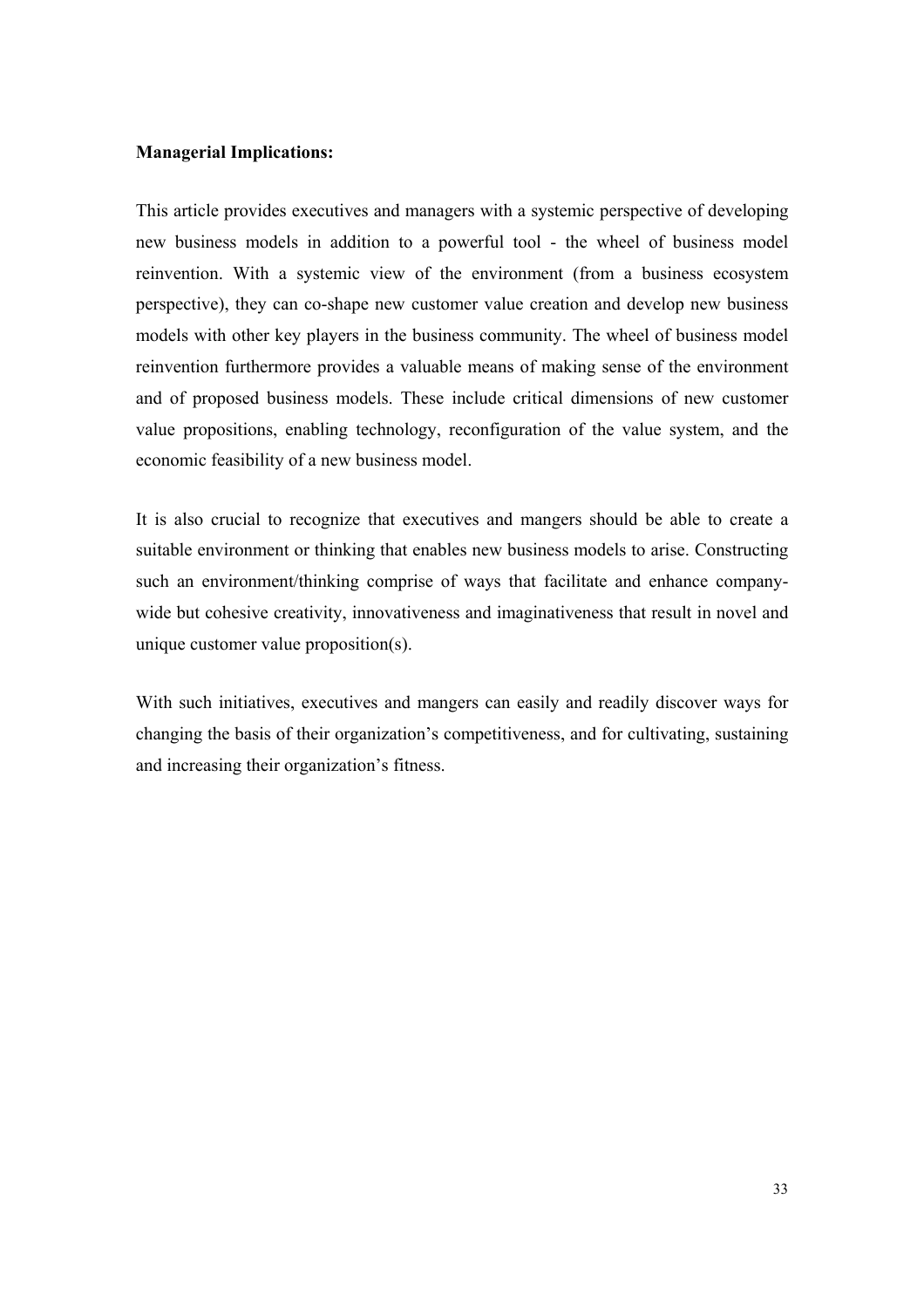## **References**

 $\overline{a}$ 

<sup>1</sup> M. Leibold, G. Probst and M. Gibbert, *Strategic Management in the Knowledge Economy: New Approaches and Business Applications*, Wiley, New York (2002).

<sup>2</sup> G. Hamel, *Leading the Revolution*, Harvard Business School Press, Boston (2000).

<sup>3</sup> C. Prahalad and J. Oosterveld, Transforming Internal Governance: The Challenge for Multinationals, *Sloan Management Review* **40**(3), 31-39 (1999).

<sup>4</sup> Prahalad and Oosterveld (1999) (see Reference 3).

<sup>5</sup> A. Viscio and B. Paternack, Toward a New Business Model, *Strategy & Business* **20**,  $2<sup>nd</sup>$  Ouarter (1996).

<sup>6</sup> M. Hitt, R. Ireland, S. Camp, and D. Sexton, Guest Editors' Introduction to the Special Issue Strategic Entrepreneurship: Entrepreneurial Strategies for Wealth Creation, *Strategic Management Journal* **22**(6/7), 479-491 (2001).

<sup>7</sup> K. Kelly, *New Rules for the New Economy – 10 Radical Strategies for a Connected World*, Viking Penguin, New York (1998).

<sup>8</sup> D. Tapscott, Strategy in the new economy, *Strategy & Leadership* **25**(6), 8-14 (1997).

<sup>9</sup> Tapscott (1997) (see Reference 8); Viscio and Paternack (1996) (see Reference 5).

 $10$  Tapscott (1997) (see Reference 8).

 $11$  Kelly (1998) (see Reference 7).

<sup>12</sup> R. Ashkenas, Creating the Boundaryless Organization, *Business Horizons* **42**(5), 5-10 (1999).

<sup>13</sup> Prahalad and Oosterveld (1999) (see Reference 3); Tapscott (1997) (see Reference 9).

<sup>14</sup> P. Evans and T. Wurster, *Blown to Bits – How the New Economies of Information Transforms Strategy,* Harvard Business School Press, Boston (2000).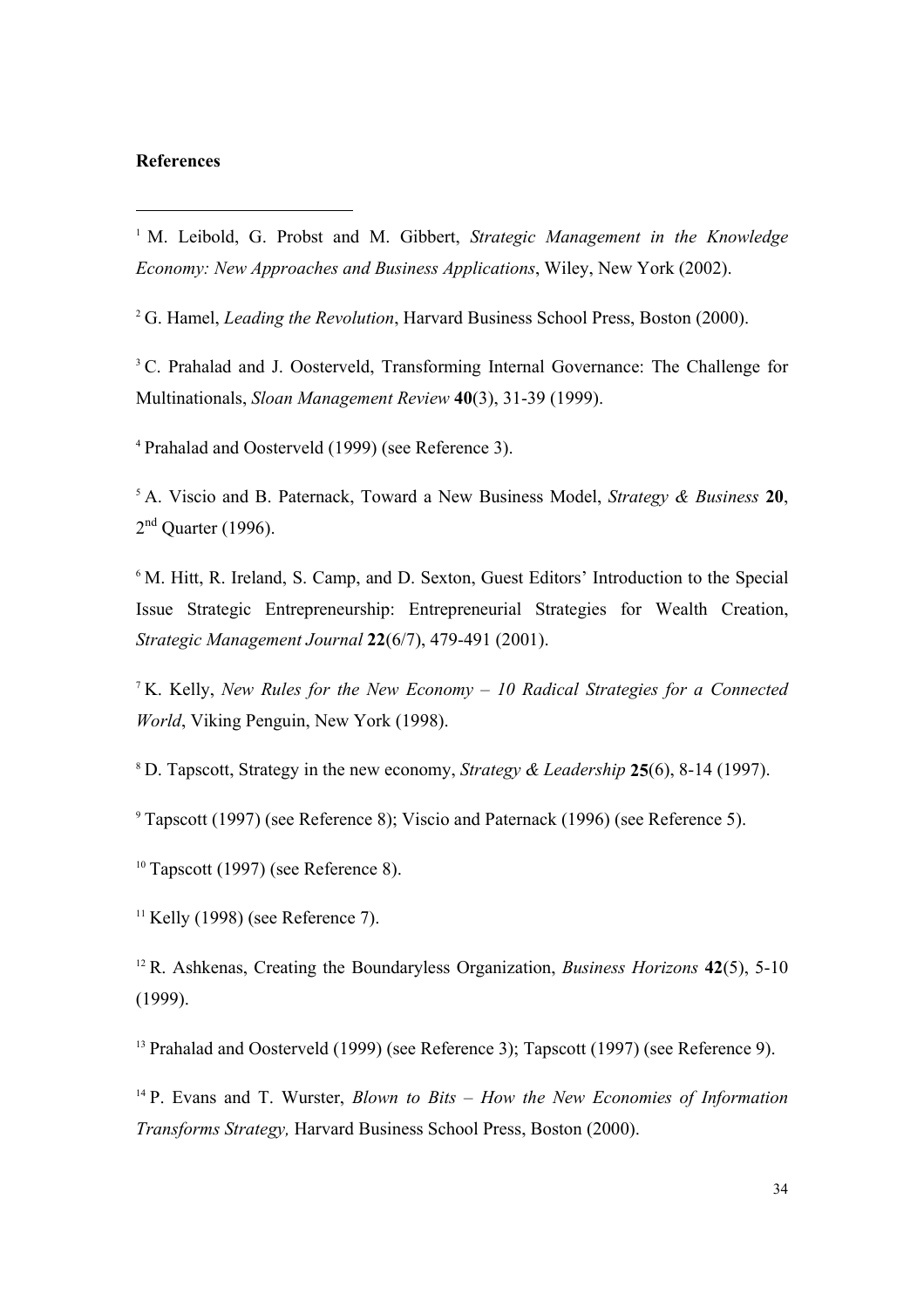$15$  Tapscott (1997) (see Reference 8).

l

<sup>16</sup> T. Davenport and S. Voelpel, The Rise of Knowledge towards Attention Management, *Journal of Knowledge Management* **5**(3), 212-221 (2001); K. Sveiby, *The New Organizational Wealth: Managing and Measuring Knowledge-Based Assets*, Berrett-Koehler, San Francisco (1997).

 $17$  Tapscott (1997) (see Reference 8).

 $18$  Kelly (1998) (see Reference 7).

<sup>19</sup> S. Voelpel, *The Mobile Company: An Advanced Organizational Model for Mobilizing Knowledge, Innovation and Value Creation*, IFPM, St. Gallen (2003).

<sup>20</sup> M. Gibbert, M. Leibold and S. Voelpel, Rejuvenating Corporate Intellectual Capital (IC) by Co-Opting Customer Competence, *Journal of Intellectual Capital* **2**(2), 109-126, (2001).

<sup>21</sup> Kelly (1998) (see Reference 7); Prahalad and Oosterveld (1999) (see Reference 3); Tapscott (1997) (see Reference 8).

<sup>22</sup> M. Gibbert, M. Leibold and G. Probst, Five Styles of Customer Knowledge Management, and How Smart Companies Use Them to Create Value, *European Management Journal* **20**(5), 459-469 (2002).

<sup>23</sup> P. Senge and G. Carstedt, Innovating Our Way to the Next Industrial Revolution, *MIT Sloan Management Review* **42**(2), 24-38 (2001); Kelly (1998) (see Reference 8).

<sup>24</sup> Prahalad and Oosterveld (1999) (see Reference 3); Tapscott (1997) (see Reference 8); Viscio and Paternack (1996) (see Reference 5).

 $25$  Evans and Wurster (2000) (see Reference 14): Prahalad and Oosterveld (1999) (see Reference 3).

 $26$  Tapscott (1997) (see Reference 8).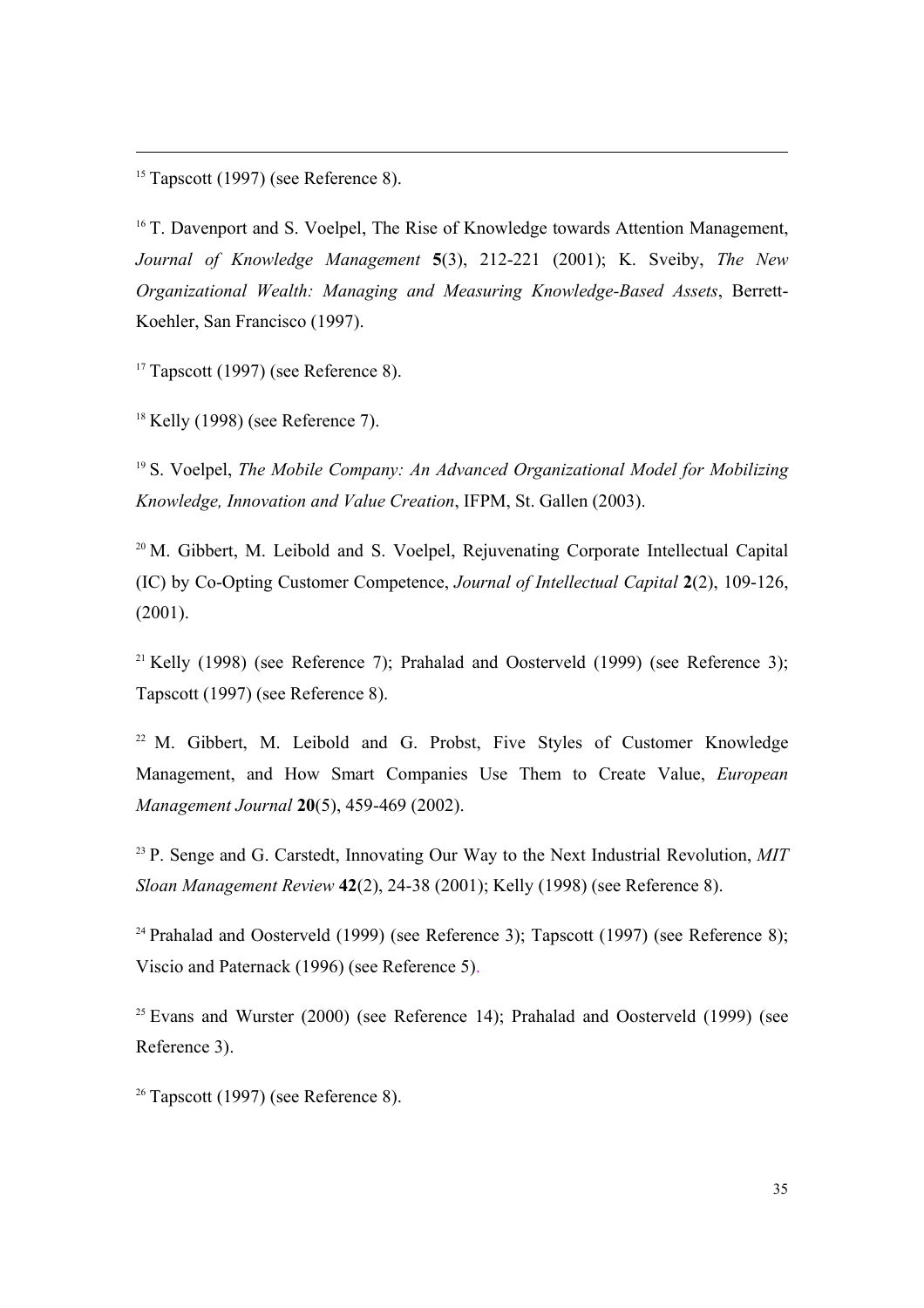Kelly (1998) (see Reference 7).

l

 J. Moore, Predators and Prey: A New Ecology of Competition, *Harvard Business Review* **71**(3), 75-86 (1993).

Hamel (2000) (see Reference 2).

 R. Tucker, Strategy Innovation Takes Imagination, *Journal of Business Strategy* **22**(3), 23-27 (2001).

 Hamel (2000) (see Reference 2); Tucker (2001) (see Reference 30); Viscio and Paternack (1996) (see Reference 5).

 G. Hamel, The challenge today: Changing the rules of the game, *Business Strategy Review* **9**(2), 19-26 (1998); Hamel (2000) (see Reference 2).

Hamel (1998) (see Reference 32).

 M. Youngblood, Winning Cultures for the New Economy, *Strategy & Leadership* **28**(6), 4-9 (2000).

Moore (1993) (see Reference 28).

C. Fiorina, Reinvention in the New Economy, *Executive Excellence* **17**(12), 5-6 (2000).

<sup>37</sup> J. Murtagh, Radical innovation may be secret to successful 21st century business, *Hudson Valley Business Journal* **11**(26), p. 4 (2001).

Prahalad and Oosterveld (1999) (see Reference 3).

E. Beinhocker, Strategy at the Edge of Chaos, *The McKinsey Quarterly* **1**, 24-39 (1997).

Fiorina (2000) (see Reference 36).

 V. Govindarajan and A. Gupta, Strategic Innovation: A Conceptual Road Map, *Business Horizons* **44**(4), 3-12 (2001).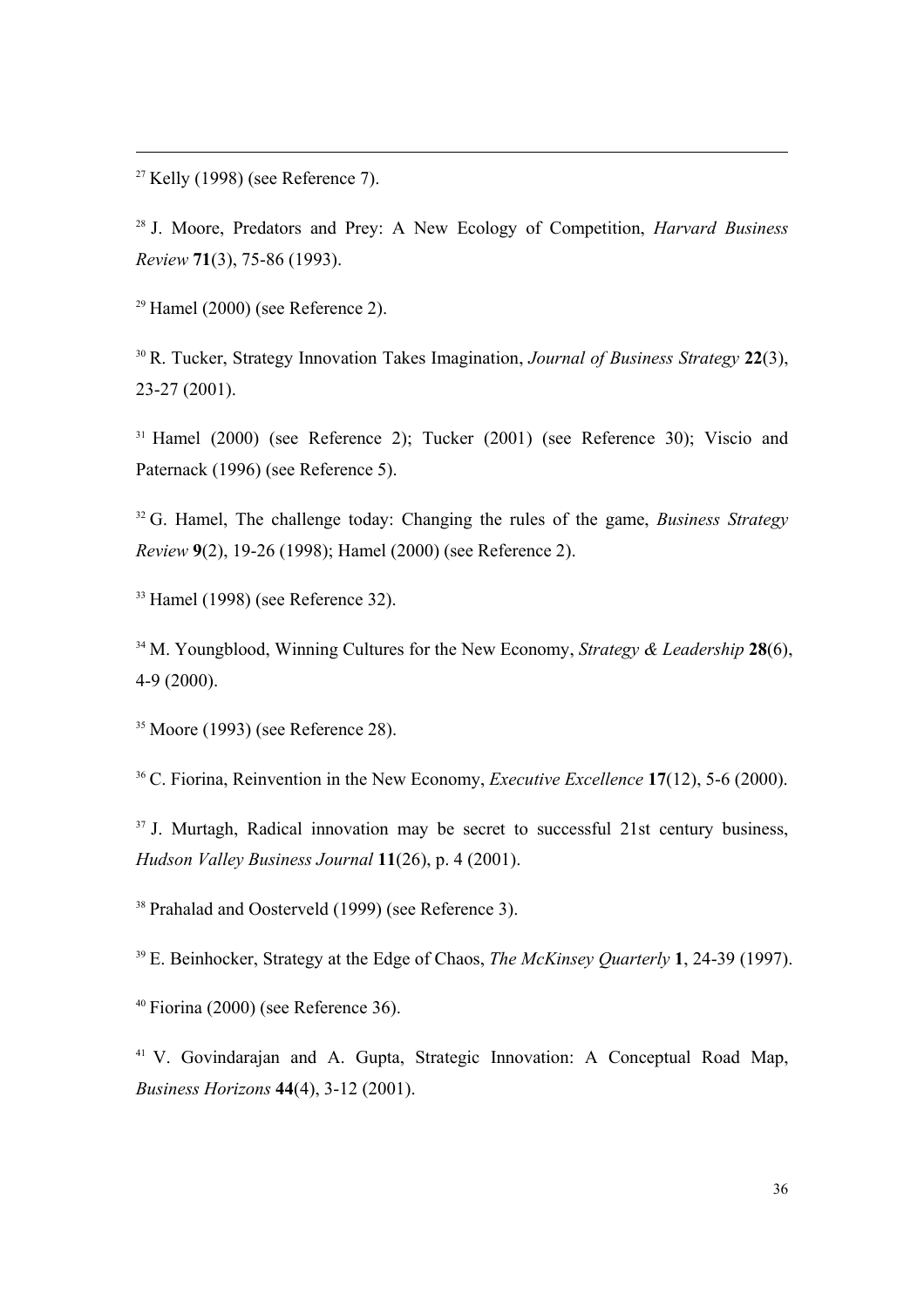$42$  Hitt et al.  $(2001)$  (see Reference 6).

l

<sup>43</sup> Govindarajan and Gupta (2001) (see Reference 41).

 $44$  Kelly (1998) (see Reference 7).

<sup>45</sup> C. Bartlett and S. Ghoshal, Going Global: Lessons from Late Movers, *Harvard Business Review* **78**(2), 132-142 (2000).

<sup>46</sup> W. Boulding and M. Christen, First-Mover Advantage, *Harvard Business Review* **79**(9), 20-21 (2001); S. Bradley and R. Nolan (ed.), *Sense & Respond – Capturing Value in the Network Era,* Harvard Business School Press, Boston (1998).

<sup>47</sup> H. Mintzberg, The Fall and Rise of Strategic Planning, *Harvard Business Review* **72**(1), 107-114 (1994).

<sup>48</sup> E. Beinhocker, Robust Adaptive Strategies, *Sloan Management Review* **40**(3), 95-106 (1999).

<sup>49</sup> Beinhocker (1997) (see Reference 39).

<sup>50</sup> R. Pascale and M. Millemann, Changing the Way We Change, *Harvard Business Review* **75**(6), 126-139 (1997).

<sup>51</sup> D. Sull, Why Good Companies Go Bad, *Harvard Business Review* **77**(4), 42-52 (1999); Youngblood (2000) (see Reference 40).

<sup>52</sup> Prahalad and Oosterveld (1999) (see Reference 3).

<sup>53</sup> J. Useem, Internet Defense Strategy: Cannibalize Yourself, *Fortune* **140**(5), 121-134 (1999).

<sup>54</sup> C. Christensen, *The Innovator's Dilemma – When New Technologies Cause Great Firms to Fail,* Harvard Business School Press, Boston (1997).

 $55$  Hamel (2000) (see Reference 2).

<sup>56</sup> Evans and Wurster (2000) (see Reference 14).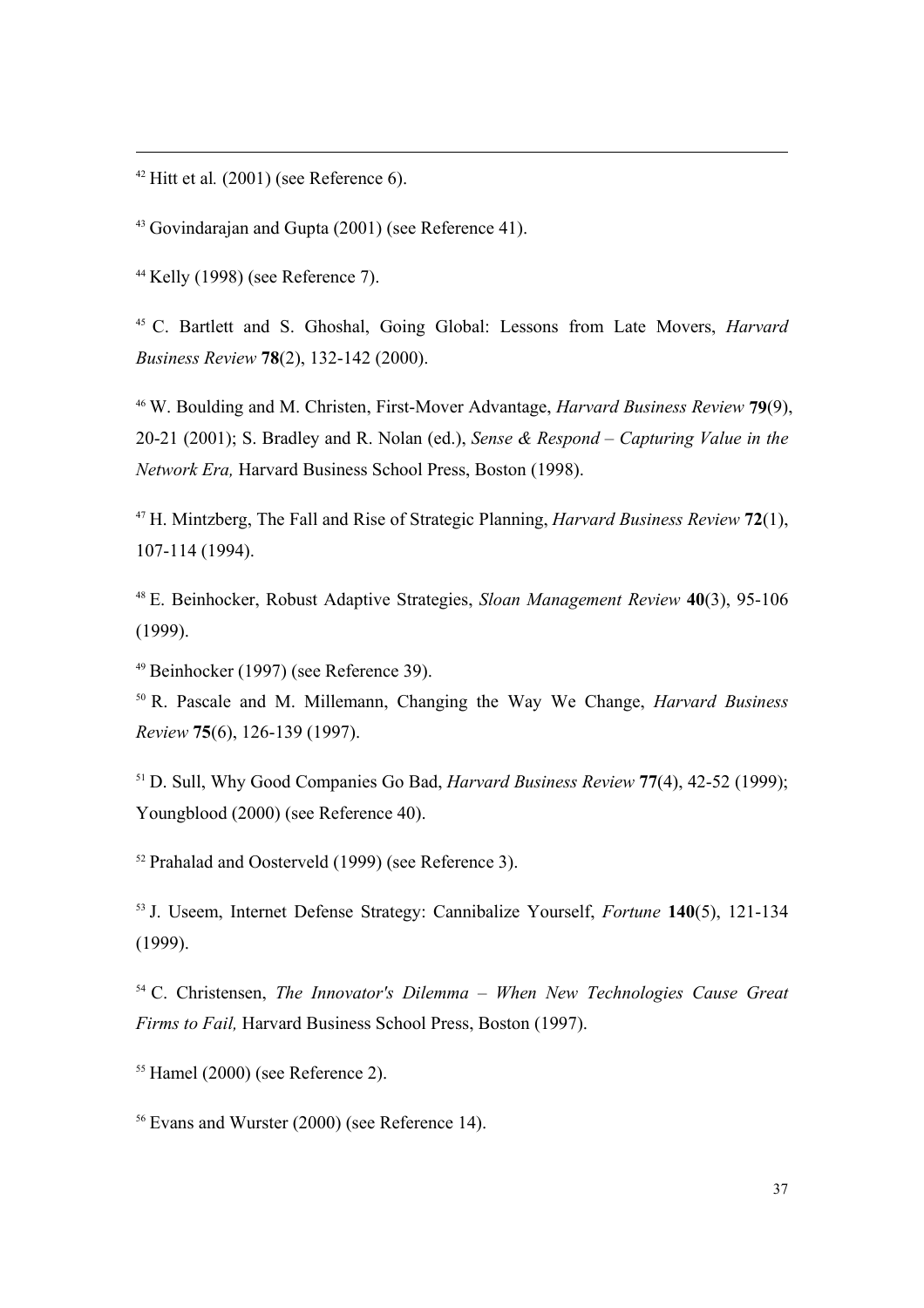<sup>57</sup> J. Schumpeter, *Capitalism, Socialism and Democracy*, Allen and Unwin, London (1943).

<sup>58</sup> O. Harari, The Creator/Destroyer Paradox, *Management Review* **85**(5), 51-53 (1996).

<sup>59</sup> P.B. Evans and T.S. Wurster, Strategy and the New Economics of Information, *Harvard Business Review* 75(5), 71-82 (1997); Evans and Wurster (2000) (see Reference 14).

<sup>60</sup> B. Schmid, R. Alt, H. Zimmermann, and B. Buchet, Anniversary Edition: Business Models, *Electronic Markets* **11**(1), 3-9 (2001).

<sup>61</sup> P. Timmers, Business Models for Electronic Commerce, *Electronic Markets* **8**(2), 3-8 (1998).

 $62$  Schmid et al.  $(2001)$  (see Reference 60).

<sup>63</sup> Viscio and Paternack (1996) (see Reference 5).

 $64$  Hamel (2000) (see Reference 2).

l

<sup>65</sup> Schmid et al*.* (2001) (see Reference 60).

<sup>66</sup> Leibold et al*.* (2002) (see Reference 1).

 $67$  Govindarajan and Gupta (2001) (see Reference 41).

<sup>68</sup> R. Amit and C. Zott, Value creation in E-business, *Strategic Management Journal* 22(6/7), 493-520 (2001).

 $69$  Hamel (1998) (see Reference 32); see also J. Roos and B. Victor, Towards a New Model of Strategy-making as Serious Play, *European Management Journal* **17**(4), 348- 355 (1999) for generating new strategies through strategic imagination; balancing vision and cohesiveness in strategy making is discussed in M. Lissack and J. Roos, Be Coherent, Not Visionary, *Long Range Planning* **34**(1), 52-70, 2001.